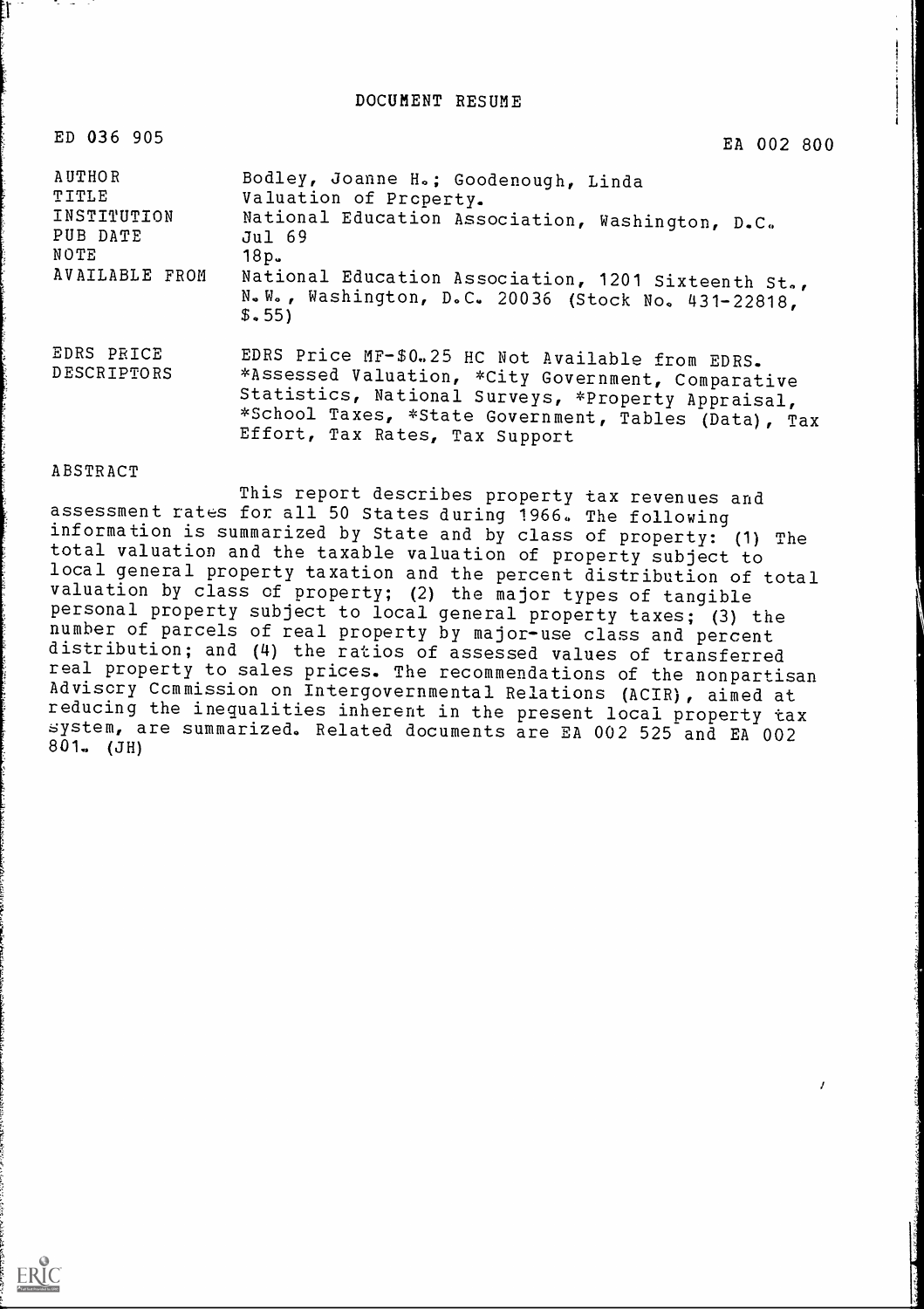

# NATIONAL EDUCATION ASSOCIATIC mission of the copyright owner.

Permission to reproduce this copyrighted work has been granted to the Educational Resources Information Center (ERIC) and to the organization operating under contract with the Office of Education to reproduce documents included in the ERIC system by means of microfiche only, but this right is not conferred to any users of the micro-RESEARCH DIVISION fiche received from the ERIC Document Reproduction Service. Further reproduction of any part requires per-

July 1969

# VALUATION OF PROPERTY

VALUATION<br>
O In the fiscal year 1966, the property tax receipts of all state and local governments totaled<br>
C24.670 million, of which \$834 million was state ceipts of all state and local governments totaled ;24,670 million, of which \$834 million was state revenue and \$23,836 million was local government revenue. As shown in Table 1, property tax receipts have more than doubled in the 10-year fiscal period from 1956 to 1966. The increase resulted from higher levies on property and also from increased assessed values. The higher assessments reflect the rise in market prices of property and values of new construction and land-use change.

> The property tax is still the one important local tax source of school district revenue. In fiscal 1967, the independent school districts collected \$10.9 billion, or 98.6 percent, of their 10cally collected tax revenue from property taxes. $\frac{1}{2}$  a report nance. $\frac{5}{2}$

As the base of the property tax, assessments are important to local financing of schools. Assessments have additional importance in school finance because they are used as an indicator of fiscal ability in formulas for the distribution of state aid. The dollar aggregate of assessed values of a school district compared to the valuations of other local school districts is a measure of local fiscal ability only when the assessed values among the districts are equalized. Assessed values are not an adequate measure of local fiscal ability in many states because the taxing districts assess property at different percents of full market value.

This report summarizes state information from the U. S. Bureau of the Census on gross and taxable assessed values, the number of parcels of real property, and the ratio which the assessed value is of current worth. $4/$ 

The latter--the assessment-sales ratio--is probably of most importance to the state and local associations that are working on legislative programs: to secure adequate financial support for

schools from both state and local tax sources; to secure equitable distribution of the tax burden for the support of schools among the taxing districts; and to distribute the burden of support of the state school system among property, income, and sales taxes at the state and local levels.

Comparative figures were not available on the value of the base of the general property tax in the several states until a comprehensive survey of property subject to the local general property tax property subject to the local general property tax<br>was included in the 1957 Census of Governments<del>3</del> and, more recently, in the 1962 and 1967 Census of Governments. The 1957 data were summarized in a report of the NEA Committee on Tax Education and<br>School Finance.<sup>4</sup> The 1962 data were summarized The 1962 data were summarized in a report by the NEA Committee on Educational Fi-This report, which summarizes the 1967 data, largely updates the previous publication.

The major items of information reported in the latest study by the Bureau are summarized here by state and by class of property as follows:

- The total valuation and the taxable valuation of property (real and personal) subject to local general property taxation and the percent distribution of total valuation by class of property (Tables 2 through 6)
- The major types of tangible personal property subject to local general property taxes (Table 7)
- The number of parcels of real property by major-use class and percent distribution (Tables 8 and 9)

PROCESS WITH MICROFICHE AND PUBLISHER'S PRICES. MICRO-FICHE REPRODUCTION ONLY.

4

6

ERIC

Copyright © 1969 by the National Education Association All Rights Reserved

 $55d - Stock No. 431 - 22818$ 

U.S. DEPARTMENT OF HEALTH. EDUCATION & WELFARE OFFICE OF EDUCATION

THIS DOCUMENT HAS BEEN REPRODUCED EXACTLY AS RECEIVED FROM THE PERSON OR ORGANIZATION ORIGINATING IT. POINTS OF VIEW OR OPINIONS STATED DO NOT NECES. SARILY REPRESENT OFFICIAL OFFICE OF EDU. CATION POSITION OR POLICY

<sup>1/</sup> U.S. Department of Commerce, Bureau of the Census. Finances of School Districts. Census of Governments: 1967. Vol. IV, No. 1. Washington, D.C.: Government Printing Office, 1967. (Preliminary figures)

<sup>2/</sup> U.S. Department of Commerce, Bureau of the Census. Taxable Property Values. Census of Governments: 1967. Vol. II. Washington, D.C.: Government Printing Office, September 1968. 163 p.

<sup>3/</sup> U.S. Department of Commerce, Bureau of the Census. Taxable Property Values. 1957 Census of Governments, Vol. V. Washington, D.C.: Government Printing Office, June 1959. 145 p.

<sup>4/</sup> National Education Association, Committee on Tax Education and School Finance. Valuation of Property: Assessment and Sales Prices Compared. Washington, D.C.: the Association, January 1959. 33 p.

<sup>5/</sup> National Education Association, Committee on Educational Finance. Valuation of Property. CEF Report No. 10. Washington, D.C.: the Association, May 1964. 16 p.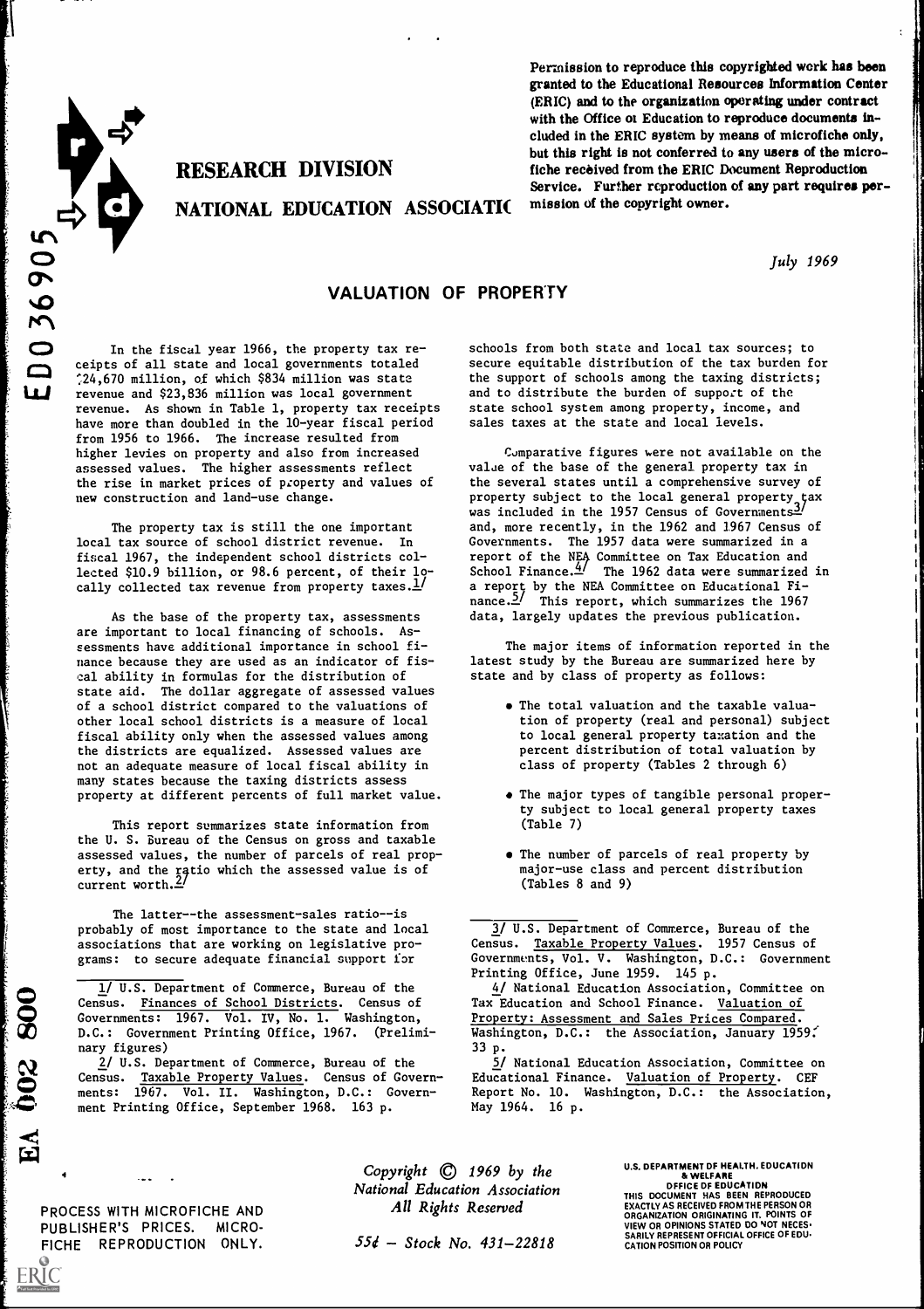# TABLE 1.--PROPERTY TAX REVENUES, 1957 TO 1966

|                                                                                                                           |                                                                                          | Amount<br>(in millions)                                                                  | Percent of all<br>tax revenue                                         |                                                                       |  |
|---------------------------------------------------------------------------------------------------------------------------|------------------------------------------------------------------------------------------|------------------------------------------------------------------------------------------|-----------------------------------------------------------------------|-----------------------------------------------------------------------|--|
| Year                                                                                                                      | State<br>and<br>local                                                                    | Local<br>only                                                                            | State<br>and<br>local                                                 | Local<br>only                                                         |  |
| 1                                                                                                                         | $\mathbf{2}^{\prime}$                                                                    | 3                                                                                        | 4                                                                     | 5 <sub>1</sub>                                                        |  |
| $1965 - 66^2$<br>$1964 - 65^{\frac{a}{2}}$<br>$1963 - 64^{\underline{a}}$<br>1963<br>1962<br>1961<br>1960<br>1959<br>1958 | \$24,570<br>22,583<br>21,241<br>20,089<br>19,054<br>18,002<br>16,405<br>14,983<br>14,047 | \$23,836<br>21,817<br>20,519<br>19,401<br>18,414<br>17,370<br>15,798<br>14,417<br>13,514 | 43.5%<br>44.1<br>44.5<br>45.4<br>45.9<br>46.3<br>45.4<br>46.3<br>46.2 | 87.17<br>86.9<br>87.2<br>87.5<br>87.7<br>87.7<br>87.4<br>87.2<br>87.4 |  |
| 1957<br>Source:                                                                                                           | 12,864                                                                                   | 12,385                                                                                   | 44.6                                                                  | 86,7                                                                  |  |

U.S. Department of Commerce, Bureau of the Census. Taxable Property Values. Census of Governments: 1967. Vol. 2. Washington, D.C.: U.S. Government Printing Office, September 1968. p. 2.

a/ Data are for governmental fiscal years ended during the period July through June; for prior years, data are for governmental fiscal years ended during the calendar year.

The ratios of assessed values of transferred real property to sales prices (Tables 10 and 11).

# Assessments for the General Property Tax

The gross assessed value of all property subject to the general property tax rose from \$367.3 billion in 1961 to \$499.0 billion in 1966. These figures include all property subject to the general property tax whether state or locally assessed. The valuations include all taxable real estate, the value of the exempt and taxable portions of all property which is partially tax exempt, and all personal property subject to the general property tax. The gross assessed values for each state are shown in Table 2. (Tables 2-12 follow text.)

After the deduction of the value of the taxexempt portion of partially taxable property, the taxable assessed value, which was the base of the local general property tax in 1966, amounted to \$484.1 billion. The 1966 property taxes of local governments were levied on this taxable assessed value. The assessed values subject to taxation (after deduction of exemptions) are shown in Table 3 by the government which makes the assessment, by type of property, and by state. These valuations were officially set in 1966. Table 3 shows the percent distribution of the taxable assessments in Table 2.

The nationwide aggregate of taxable assessed values in 1966 shows a marked rise during the fiveyear interval--from \$354.0 billion in 1961 to

Percent of all lar rate--37.0 percent from 1961 to 1966, at an antax revenue nual rate averaging 6.5 percent. \$484.1 billion in 1966, or \$130.1 billion. Taxable assessed values increased by 36.8 percent in the five-year period, or at an average annual rate of 6.5 percent. Property tax revenue rose at a simi-

> only local governments. Certain types of property, how-Property assessment is primarily a function of ever, are commonly assessed by a state agency. Railroads and other public utilities, which present difficult problems of assessment and allocation of values, form the bulk of the state-assessed property in most of the 39 states with state-set valuations. These valuations are allocated by the state agency among the local taxing jurisdictions and are added to the local assessment rolls.

> > The following shows the value of the taxable property assessed by state and local governments, by type of property included in the local general property tax base, for 1961 and 1966:

|                                    | Amount (billions) |                 |  |
|------------------------------------|-------------------|-----------------|--|
| Taxable assessed value             | 1966              | 1961            |  |
| $Total$                            | \$484.1           | \$355.7         |  |
| State assessed                     | 41.6              | 27.8            |  |
| Railroads                          | 5.1               | 5.9             |  |
| Other public utilities             | 25.0              | 18.8            |  |
| All other                          | 11.5              | 3.1             |  |
| Locally assessed                   | 442.5             | 327.9           |  |
| Real property                      | 378.9             | 271.4           |  |
| Personal property  63.6            |                   | 56.5            |  |
|                                    |                   |                 |  |
|                                    | 1966              | Percent<br>1961 |  |
| Total                              | 100.0%            |                 |  |
| State assessed                     | 8.6               | 100.0%<br>7.6   |  |
| Railroads                          | 1.1               | 1.7             |  |
| Other public utilities             | 5.2               | 5.3             |  |
| All other                          | 2.4               | 0.9             |  |
| Locally assessed                   | 91.4              | 92.2            |  |
| Real property<br>Personal property | 78.3<br>13.1      | 76.3            |  |

### State-Assessed Property

There is no state assessment of property for the local general property tax in nine states: Alaska, Conneticut, Delaware, Michigan, New Hampshire, Pennsylvania, Rhode Island, Vermont, and Wisconsin. In Hawaii, all assessments are made by a state agency but values have been shown as "locally assessed" for comparability with data for other states. Railroad property is centrally assessed for general property taxation in 37 states. The operating property of other public utilities is assessed by a central agency in 38 states. In 16 states, some types of properties other than public utilities are subject to assessment by a state agency. (Table 3)

The value of property assessed by a state agency represented one-fourth  $\alpha$ r more of the local tax base in nine states: Arizona, Idaho, Louisiana, Mississippi, New Mexico, Ohio, South Carolina, Utah, and Wyoming. In Arizona, New Mexico, Utah, and Wyoming, mining properties comprise a substantial portion of state-assessed property; and in South Carolina, textile and other manufacturing property.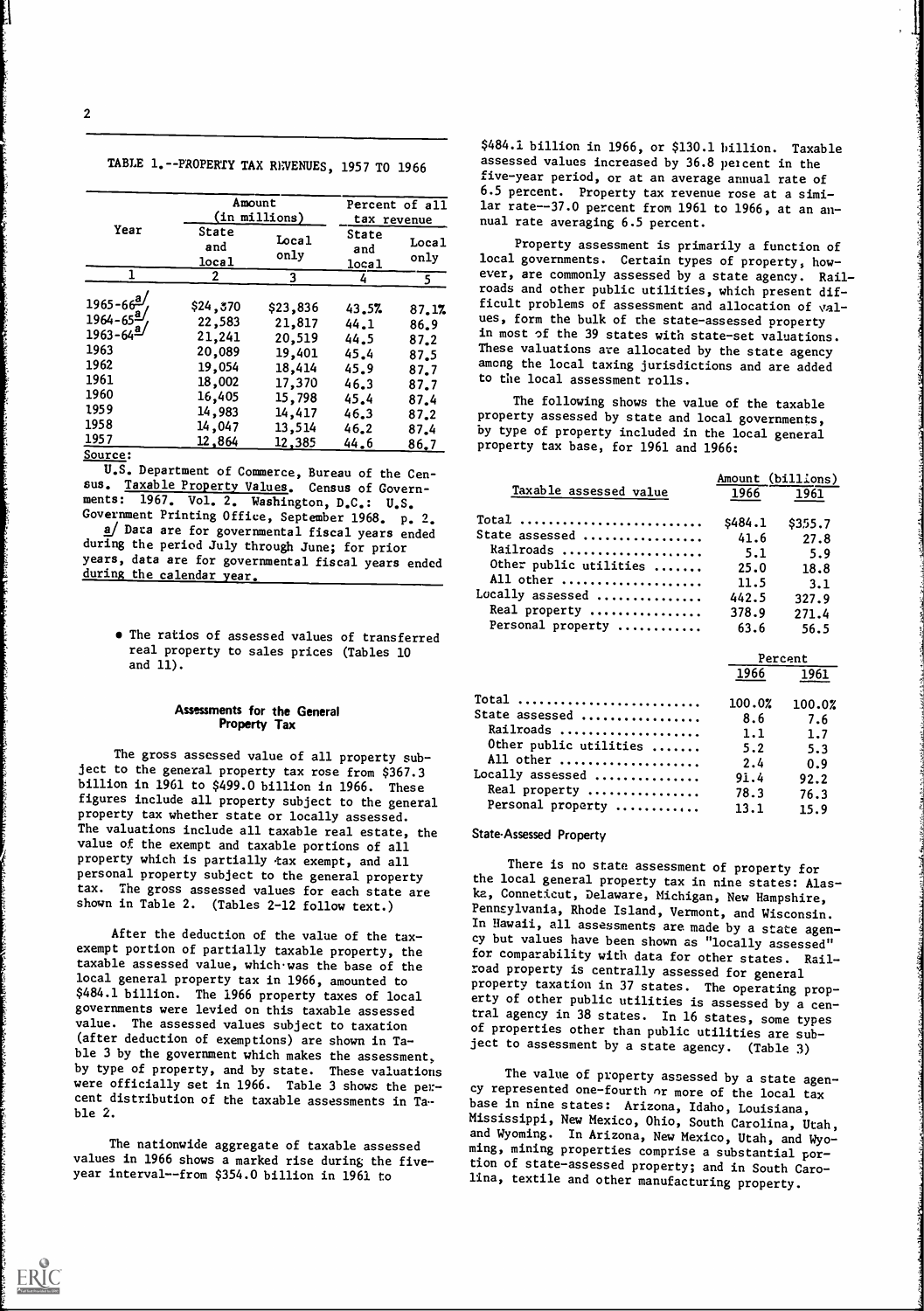State-assessed property in most other states consists of railroads and other public utilities. (Table 4)

#### Exempt Property

The value of property which is not subject to the general pr()erty tax base is not included in this survey. Nontaxable real property is most frequently governmental property or property which is used for a publicly beneficial purpose, such as church property, nonprofit hospitals, and educational institutions. In four states--Delaware, Hawaii, New York, and Pennsylvania--personal property is not included in the general property tax base.

Most states exclude some particular classes of property from local general property taxation. The exemption or, inclusion of certain types of tangible personal property is shown by state in Table 7. In some states, new industrial plants are given temporary exemption in order to attract new industry.

The difficulty of locating and assessing intangible personal property for general property taxation has resulted in its frequent exclusion from the general property tax base. All intangible property is legally part of the base for general property taxation in only 10 states: Alaska (at local option), Arkansas, Illinois, Louisiana, Montana, New Mexico, Tennessee, Texas, West Virginia, and Wyoming. In six other states, only certain types of intangible personal property are legally subject to local assessment for general property taxation: Alabama, Georgia, Idaho, Mississippi, Nevada, and North Dakota. Twenty states have special (as distinct from general) property taxation for all or certain types of intangibles. The remaining 15 states and the District of Columbia do not apply property taxation to intangibles.

#### Partially Exempt Property

Partial exemptions from local general property taxation have been granted in 25 states. A few states accounted for a large part of the \$14.9 billion of partially tax-exempt property. Homestead exemptions allowed in six states totaled \$9.0 billion: Florida, Georgia, Hawaii, Louisiana, Mississippi, and Oklahoma. Florida, accounts for more than three-fifths (62 percent) of the homestead exemptions. Eleven states allow property tax exemptions to all veterans, or to disabled veterans, totaling \$2.1 billion. Seventeen states reported a total valuation in other partial exemptions of \$3.8 billion, including exemptions of household goods, real property of elderly persons, and other.

#### Taxable Property Valuations

The gross value subject to tax is distributed by major-use class of property in dollar amounts in Table 5 and in percents in Table 6. The distributions are given only for gross value (before the deduction of partial exemption) because the exempt portion could not be distributed among the majoruse classes of property. The distribution of gross assessed value by state and local assessment and by major-use class of real property for 1966 is summarized as follows:

| Type and major use                     | Amount<br>(millions) bution | Percent<br>distri- |
|----------------------------------------|-----------------------------|--------------------|
| Total gross assessed value             | \$498,962                   | 100.0%             |
| State assessed                         | 41,592                      | 8.3                |
| $\verb Locally $ assessed personalty . | 64,175                      | 12.9               |
| Locally assessed realty $\ldots$ .     | 393,193                     | 78.8               |
| Residential nonfarm                    | 236,328                     | 47.4               |
| Acreage and farms                      | 43,382                      | 8.7                |
| Vacant lots                            | 10,242                      | 2.1                |
| Commercial and industrial.             | 97,184                      | 19.5               |
| Other and unallocable                  | 6,045                       | 1.2                |
|                                        |                             |                    |

Number of Locally Assessed Properties

Nearly 75 million parcels of taxable real estate were on the local assessment rolls in 1966. Parcels of taxable property vary greatly in size, value, and use.

The count of parcels indicates only the number -f separate parcels on which the local assessors place a value for local tax purposes. It does not include real estate which is fully tax exempt, real estate which is assessed by an agency of the state government, property which is defined by state law as personal rather than real property, and property which is subject to an alternate tax, instead of the property tax, according to the laws of the several states.

For the United States as a whole, residential nonfarm properties outnumber all other use classes of real estate. Their proportion of the total shifted upwards slightly from 55.4 percent in 1961 to 56.6 percent in 1966, with most of the change accounted for by an increase in single-family houses. The following summarizes the distribution of the major-use classes of taxable parcels of realty in the United States. A similar distribution is given by state in Tables 8 and 9.

|                                                   |      |                                  | Parcels of taxable property<br>Number Percent of total |        |  |  |
|---------------------------------------------------|------|----------------------------------|--------------------------------------------------------|--------|--|--|
|                                                   | 1966 | $(in$ thousands $)$ 1966<br>1961 |                                                        | 1961   |  |  |
| <b>Residential non-</b><br>$\texttt{farm}$ 42,329 |      | 37,336                           | 56.6%                                                  | 55.4%  |  |  |
| Acreage and farms. 14,085                         |      | 13,348                           | 18.8                                                   | 19.8   |  |  |
| Vacant lots $\,\ldots\,$ . 14,250                 |      | 12,876                           | 19.0                                                   | 19.1   |  |  |
| Commercial and in-<br>dustrial $2,487$            |      | 2,508                            | 3.3                                                    | 3.7    |  |  |
| Other and unallo-<br>cable $1,679$ $1,381$        |      |                                  | 2.2                                                    | 2.0    |  |  |
| Total  74,832 67,449 100.0%                       |      |                                  |                                                        | 100.0% |  |  |

The following is a brief description of each of the major-use classes of locally assessed real property as used in this report: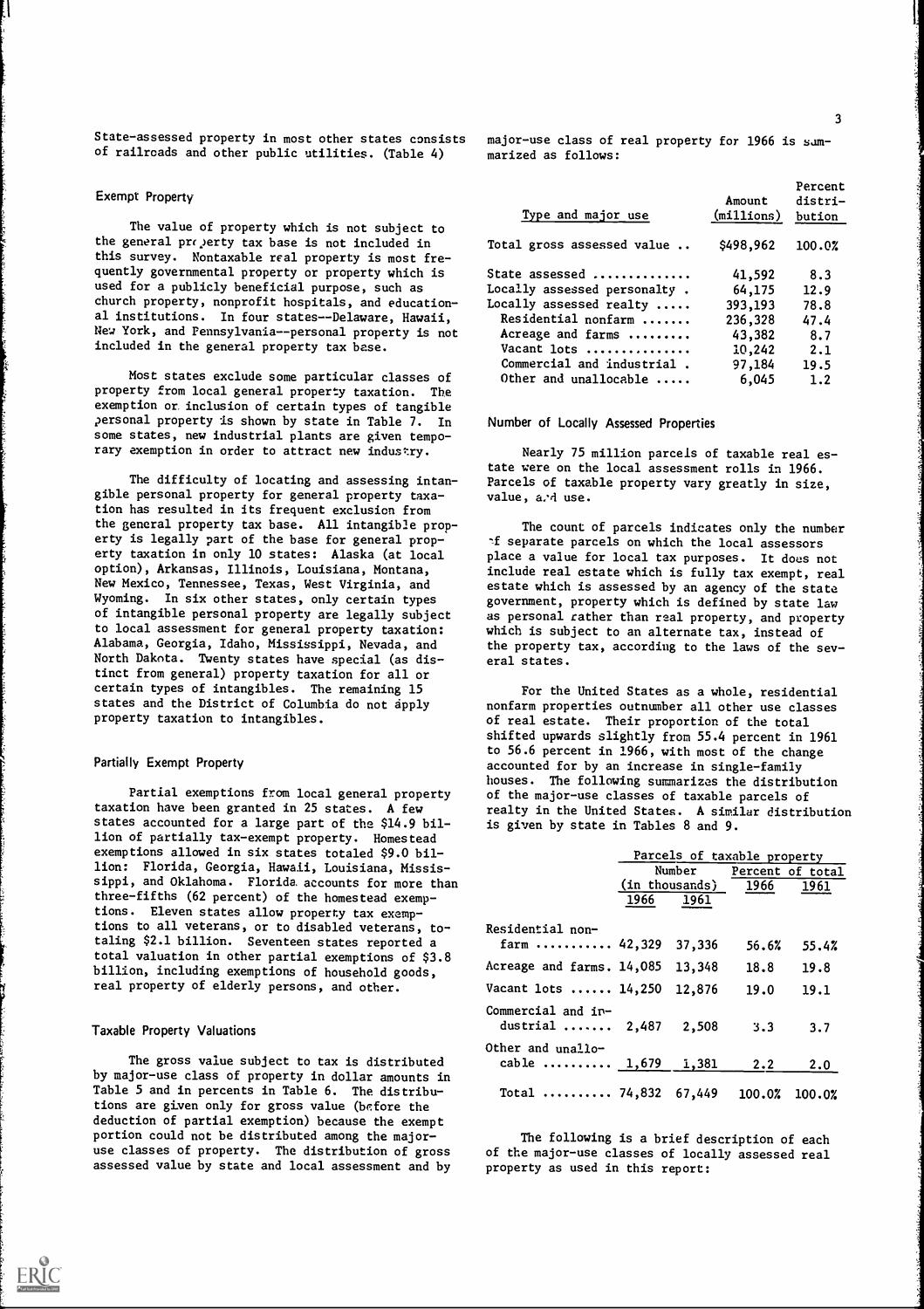Residential property (nonfarm) includes predominantly single-family houses but also includes apartments, flats, duplexes, etc. It excludes hotels, which are included with commercial properties.

Acreage and farm properties comprise individual properties which are described on local tax rolls in terms of acreage rather than as lots. Such properties are mainly agricultural, but they also include unimproved timber land, mineral land (in some states), and wasteland, as well as rural residential properties.

Vacant lots include those local assessments showing an assessed value for land but no improvement value, and described as lots rather than as acreage.

Commercial properties include stores, hotels and motels, office buildings, gasoline stations and commercial garages, warehouses, theaters, banks, and other commercial enterprises.

Industrial properties include factories, food processing plants, mills, mines, quarries, and the like; and utility property where it is locally assessed as realty.

Other and unallocable include surface and subsurface rights to property, such as mineral, timber, 15.0 to and oil rights, where they are separately conveyed and separately assessed as real property. Properties which could not be fitted into any of the preceding categories are also included.

Information relative to the number of owners of real estate is not available from this survey. One owner may hold the deed to several contiguous or noncontiguous parcels of the same or different classes of property. Hence, the figures given here on parcels of property are not indicative of the number of owners of real estate who pay taxes or the numbers of types of establishments, i.e., farms, commercial, etc.

## Assessment-Sales Ratios

Assessments are commonly set at a dollar value well below the current market value of real estate. No standard ratio of assessments to current market value prevails among the states or among the taxing jurisdictions within many of the states.

Real property tax assessments were at a national average of 32.5 percent of total market values estimated at \$1,210 billion in 1966. Assessments have not risen quite as fast as sales prices. In 1961 the nationwide sales assessment was 29 percent of an estimated \$970 billion in market values of all locally assessed real property.

The 1967 Census of Governments undertook a sample survey by state of the assessment-sales ratios in use in 1966 for several classes of transferred real property. These ratios were based on actual assessed value shown on local tax records and the sales price as reported by the buyer or seller of the property for parcels of real property which had been sold over a six-month period in 1966.

The Bureau of the Census reports four measurements of average ratios based on their survey. Two of these ratios--the simple sales-based average ratio and the size-weighted average ratio--are included in this report because they are available for most major-use classes. The simple sales-based average ratios given in Table 10 are derived by dividing the total assessed value of sold properties by the aggregate of their sales prices. The size-weighted average ratios are derived by dividing the state-wide amount of assessed value (of each distinct value-size class of property) by the percentage assessment ratio for sold properties of of the same type and value size, adding to obtain a state-wide total, and dividing that total into the state-wide aggregate of assessed value for the particular type of property. The ratios are given for residential nonfarm properties, single-family nonfarm houses (not previously occupied), acreage and farm properties, vacant lots, and commercial and industrial properties combined. The following is a summary of the distribution of the ratios in Table 10 by major-use classes of real estate.

#### Residential nonfarm

Range of ratios .......................... 5.3-90.5%

Number of states with ratios of: Less than 15 percent  $\ldots$   $\ldots$   $\ldots$  5

| 15.0 to 24.9 percent  15  |  |
|---------------------------|--|
| 25.0 to 39.9 percent  15  |  |
| 40.0 percent and over  16 |  |
|                           |  |

Acreage and farm

Range of ratios ......................... 3.6-61.2% Number of states with ratios of:<br>Less than 15 percent

|  | Less than 15 percent  24 |  |
|--|--------------------------|--|
|  | 15.0 to 24.9 percent  14 |  |
|  | 25.0 to 39.9 percent  10 |  |
|  | 40.0 percent and over  3 |  |
|  |                          |  |

#### Vacant lots

| Range of ratios  4.3-65.6%       |
|----------------------------------|
| Number of states with ratios of: |
| Less than 15 percent  17         |
| 15.0 to 24.9 percent  11         |
| 25.0 to 39.9 percent  18         |
| 40.0 percent and over  5         |
|                                  |
|                                  |

# Commercial and industrial

Range of ratios ......................... 5.2-70.0%

Number of states with ratios of:

| Less than 15 percent  8   |  |
|---------------------------|--|
| 15.0 to 24.9 percent  16  |  |
| 25.0 to 39.9 percent  10  |  |
| 40.0 percent and over  17 |  |
|                           |  |

4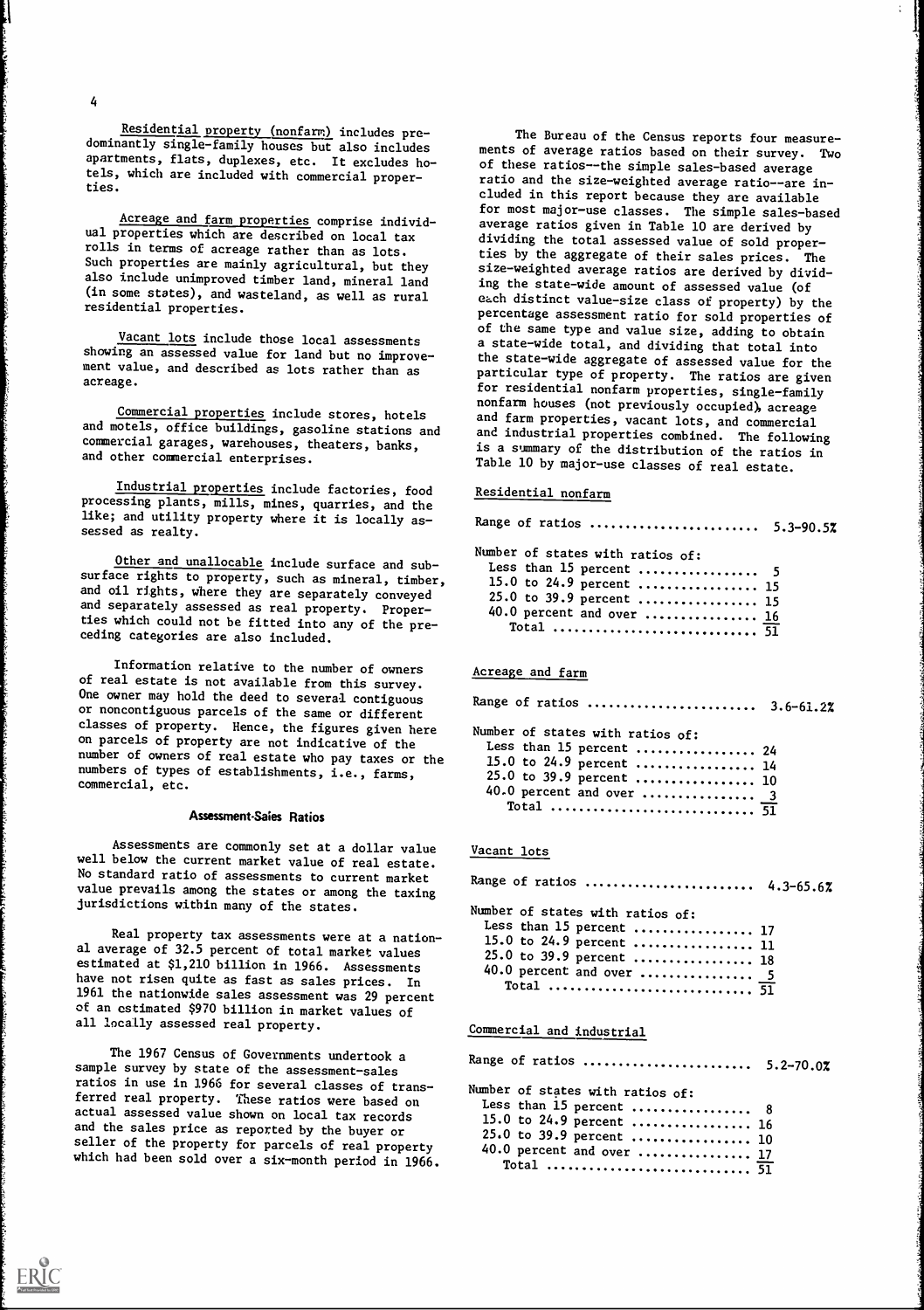The size-weighted average ratios given in Table 11 are designed to eliminate the bias resulting from different turnover rates among various valuesize classes within each major-use group. This type of ratio is not available separately for single-family nonfarm houses nor for commercial properties. In a number of states, ratios were not computed separately for other than residential nonfarm properties because measurable sales were insufficient for application of this type of ratio on a state basis. Where both the simple sales-based and size-weighted ratios are available, relatively little difference appears for most states for a given major-use class. The conclusion should not be drawn, however, that the rate of turnover is uniform among different size classes nor that they are alike in assessment ratio. Numerous divergencies appear when assessed values of various categories involved in measurable sales are studied in detail within a given state.

#### **Summary**

The assessment figures presented state by state indicate marked variations in the base of the local gener:<sup>-</sup> property tax. A similar pattern of variation : xists among taxing districts within many states with respect to the ratios of assessments to current market worth. With the increased attention now being focused on the equalization of property tax assessments and improved administration, it is likely that many of the recommended changes will be realized in the years ahead. Regardless of the pace at which such changes occur, the general property tax will most likely continue as the most important source of school revenue from local sources.

#### Strengthening the Property Tax

ERIC

The nonpartisan Advisory Commission on Intergovernmental Relations (ACIR) has called the local property tax system the "sick giant" of our domestic revenue system and has traced the "fiscal pathology" to both individual and group property taxpayer overburden systems.<del>"</del>' The major overburden **the** situations for the individual property taxpayer, according to the ACIR, stem from:

- 1. Over-assessment due to the lack of uniform valuation practices--an administrative matter; or
- 2. Below average family income that raises an ability to pay issue.

6/ Advisory Commission on Intergovernmental Relations. State and Local Taxes: Significant Features 1968. (M-37). Washington, D.C.: Government Printing Office, January 1968. p. 7-9.

For the property taxpayers as a group within a particular local jurisdiction, overburden arises from:

- 1. Unusually high governmental costs due to poor management practices;
- 2. An underdeveloped tax base due to the political fractionation of the metropolitan economic entity; or
- 3. An anemic tax base or extraordinary demand or both caused by the heavy concentration of poor people within the jurisdiction.

In an effort to reduce the inequalities and overburden situations inherent in the present local property tax system, the ACIR has made numerous recommendations which have been summarized below by category:

1. The selection of property tax assessors should be made on the basis of professional ability rather than via the elective process. This change would help to overcome one problem inherent in the process of estimating the market value of taxable property.

2. In order to solve the conflict between state laws which require full value assessment and local policies of fractional assessment, officials should be allowed to assess at "any uniform percentage of current market value above a specified minimum level." However, the state must maintain a policy of full disclosure of fractional valuation policies, should conduct county assessment ratios, and must allow the taxpayer to introduce state assessment ratio data as evidence in equity appeal cases.

3. Investigate the feasibility of providing tax credits and/or cash refunds for property owners and low income homeowners and renters. With this program tax credits are allowed against the state income tax liability for property taxes or rent (over a minimum) paid. If the tax credit allowed is greater than the income tax owed, the taxpayer receives a cash refund for the excess of credit over tax due. $\frac{1}{2}$ 

4. The allowance of homestead exemptions may offer some protection from property tax overburden, but it aids all homeowners equally, rather than assisting the low income property taxpayers who need it the most.

7/ For additional information see: National Education Association, Research Division. "Easing Consumer and Property Tax Burdens with Tax dredits and Cash Rebates." NEA Research Bulletin 46: 3-5; March 1969.

Prepared by Joanne H. Bodley, Research Assistant and Linda Goodenough, Assistant to the Committee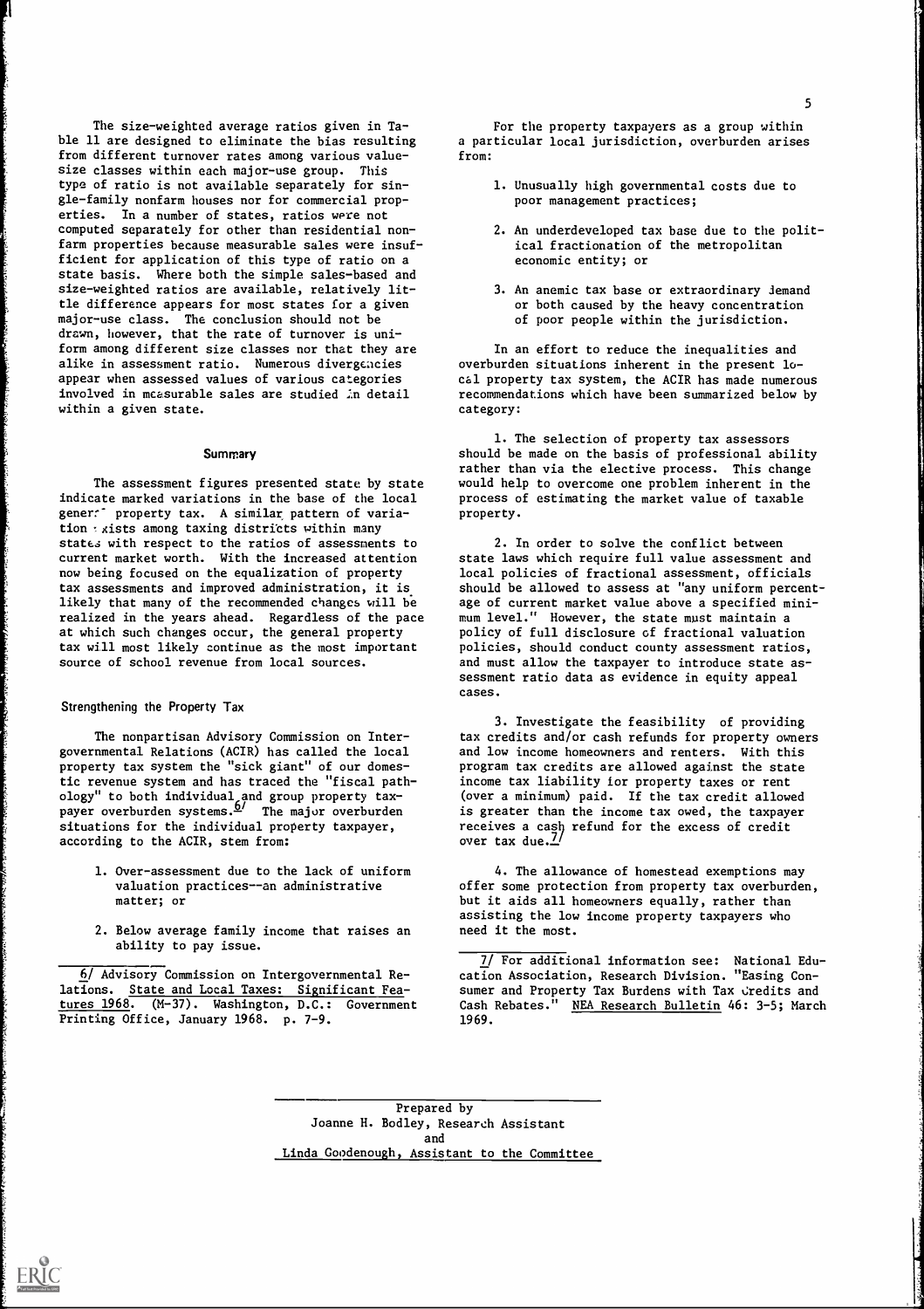|                      | Gross assessed value (before exemptions) |                                |                  |           |                                |  |
|----------------------|------------------------------------------|--------------------------------|------------------|-----------|--------------------------------|--|
| State                |                                          | <b>State</b>                   | Locally assessed |           |                                |  |
|                      | Total                                    | assessed                       | Total            | Real      | Personal                       |  |
|                      | $\mathbf{2}$                             |                                |                  | property  | property                       |  |
|                      |                                          | $\mathbf{3}$                   | 4                | 5.        | 6.                             |  |
| United States, total | \$498,962                                | \$41,592                       | \$457,363        | \$393,193 | \$64,175                       |  |
| Alabama              | 4,066                                    | 693                            | 3,373            | 2,303     | 1,070                          |  |
| Alaska               | 1,300                                    | $\bullet\bullet\bullet$        | 1,300            | 1,065     | 235                            |  |
| Arizona              | 2,373                                    | 568                            | 1,804            | 1,452     | 352                            |  |
| Arkansas             | 1,804                                    | 330                            | 1,473            | 1,057     | 417                            |  |
| California           | 43,188                                   | 4,628                          | 38,560           | 33,508    | 5,052                          |  |
| Colorado             | 4,232                                    | 473                            | 3,759            | 3,180     | 579                            |  |
| Connecticut          | 14,173                                   | $\bullet\bullet\bullet$        | 14,173           | 11,004    | 3,169                          |  |
| Delaware             | 1,738                                    | $\bullet\bullet\bullet$        | 1,738            | 1,738     |                                |  |
| District of Columbia | 3,538                                    | $\bullet\bullet\bullet$        | 3,538            | 3,028     | $\bullet\bullet\bullet$<br>510 |  |
| Florida              | 31,239                                   | 274                            | 30,965           | 26,928    | 4,036                          |  |
| Georgia "            | 7,310                                    | 646                            | 6,664            | 4,658     | 2,006                          |  |
| Hawaii <sup>a</sup>  | 3,409                                    | $\bullet\bullet\bullet$        | 3,409            | 3,409     |                                |  |
| Idaho                | 909                                      | 241                            | 668              | 527       | $\bullet\bullet\bullet$<br>141 |  |
| $\text{Illinois}$    | 39,848                                   | 1,207                          | 38,640           | 31,072    |                                |  |
| Indiana              | 10,182                                   | 1,053                          | 9,129            | 6,412     | 7,568                          |  |
| Iowa                 | 6,347                                    | 704                            | 5,644            |           | 2,717                          |  |
| Kansas               | 4,953                                    | 910                            | 4,043            | 4,793     | 850                            |  |
| Kentucky             | 16,320                                   | 2,609                          | 13,711           | 2,873     | 1,171                          |  |
| Louisiana            | 4,709                                    | 947                            | 3,762            | 11,811    | 1,899                          |  |
| Maine                | 3,088                                    | 97                             | 2,990            | 2,314     | 1,449                          |  |
| Maryland             | 12,975                                   | 2,704                          | 10,271           | 2,479     | 511                            |  |
| Massachusetts        | 14,979                                   | 203                            | 14,776           | 10,091    | 181                            |  |
| Michigan             | 20,488                                   |                                | 20,488           | 13,817    | 959                            |  |
| Minnesotal/          | 2,517                                    | $\bullet\bullet\bullet$<br>209 |                  | 15,7.4    | 4,764                          |  |
| Mississippi          | 2,007                                    | 437                            | 2,308            | 2,000     | 308                            |  |
| Missouri             | 9,548                                    | 1,035                          | 1,570            | 1,063     | 506                            |  |
| Montanab/            | 824                                      | 178                            | 8,512<br>647     | 6,465     | 2,048                          |  |
| Nebraska             | 4,333                                    | 93                             |                  | 409       | 238                            |  |
| Nevada               | 1,631                                    | 252                            | 4,240            | 3,160     | 1,081                          |  |
| New Hampshire        | 2,431                                    |                                | 1,379            | 1,213     | 166                            |  |
| New Jersey           | 28,431                                   | $\bullet\bullet\bullet$        | 2,431            | 2,254     | 177                            |  |
| New Mexico           | 1,594                                    | 107                            | 28,324           | 26,767    | 1,557                          |  |
| New York             |                                          | 633                            | 960              | 789       | 172                            |  |
| North Carolina,      | 53,633                                   | 2,164                          | 51,469           | 51,469    | $\bullet\bullet\bullet$        |  |
| North Dakotab/       | 13,621                                   | 468                            | 13,153           | 9,325     | 3,828                          |  |
|                      | 693                                      | 81                             | 612              | 472       | 140                            |  |
| 0hio                 | 33,936                                   | 11,798                         | 22,138           | 21,582    | 556                            |  |
| 0klahoma             | 3,608                                    | 716                            | 2,891            | 2,209     | 682                            |  |
| 0regon               | 3,534                                    | 415                            | 3,119            | 2,663     | 457                            |  |
| Pennsylvania         | 17,336                                   | $\bullet\bullet\bullet$        | 17,336           | 17,336    | $\bullet\bullet\bullet$        |  |
| Rhode Island         | 3,253                                    | $\bullet\bullet\bullet$        | 3,253            | 2,511     | 742                            |  |
| South Carolina       | 1,037                                    | 464                            | 573              | 416       | 157                            |  |
| South Dakota         | 2,393                                    | 139                            | 2,254            | 1,678     | 577                            |  |
| Tennessee            | 4,942                                    | 646                            | 4,296            | 3,893     | 403                            |  |
| Texas                | 16,366                                   | 143                            | 16,223           | 12,330    | 3,893                          |  |
| Utah                 | 1,541                                    | 479                            | 1,061            | 804       | 258                            |  |
| Vermont              | 640                                      | $\bullet\bullet\bullet$        | 640              | 561       | 79                             |  |
| Virginia             | 9,834                                    | 1,035                          | 8,799            | 7,284     | 1,515                          |  |
| Washington           | 4,898                                    | 345                            | 4,553            | 3,672     | 881                            |  |
| West Virginia        | 4,915                                    | 883                            | 4,032            | 2,510     | 1,522                          |  |
| Wisconsin            | 15,123                                   | $\bullet\bullet\bullet$        | 15,123           | 12,725    | 2,397                          |  |
| Wyoming              | 1,175                                    | 584                            | 590              | 391       | 199                            |  |

# TABLE 2.--GROSS ASSESSED VALUE (BEFORE EXEMPTIONS) OF PROPERTY SUBJECT TO LOCAL GENERAL PROPERTY TAXATION, 1966 (in millions)

Source:

U.S. Department of Commerce, Bureau of the Census. Taxable Property Values. Census of Governments: 1967. Vol. 2. Washington, D.C.: U.S. Government Printing Office, September 1968. p. 28.

Note: Because of rounding, detail may not add to totals.

 $\overline{a/11}$  assessment in Hawaii is performed by a state agency, but values are shown as "locally assessed" for comparability with other states.

12/ Two sets of values are locally recorded for taxable property in Illinois, Minnesota, Montana, and North Dakota. The values shown here are the final valuations against which tax rates are applied.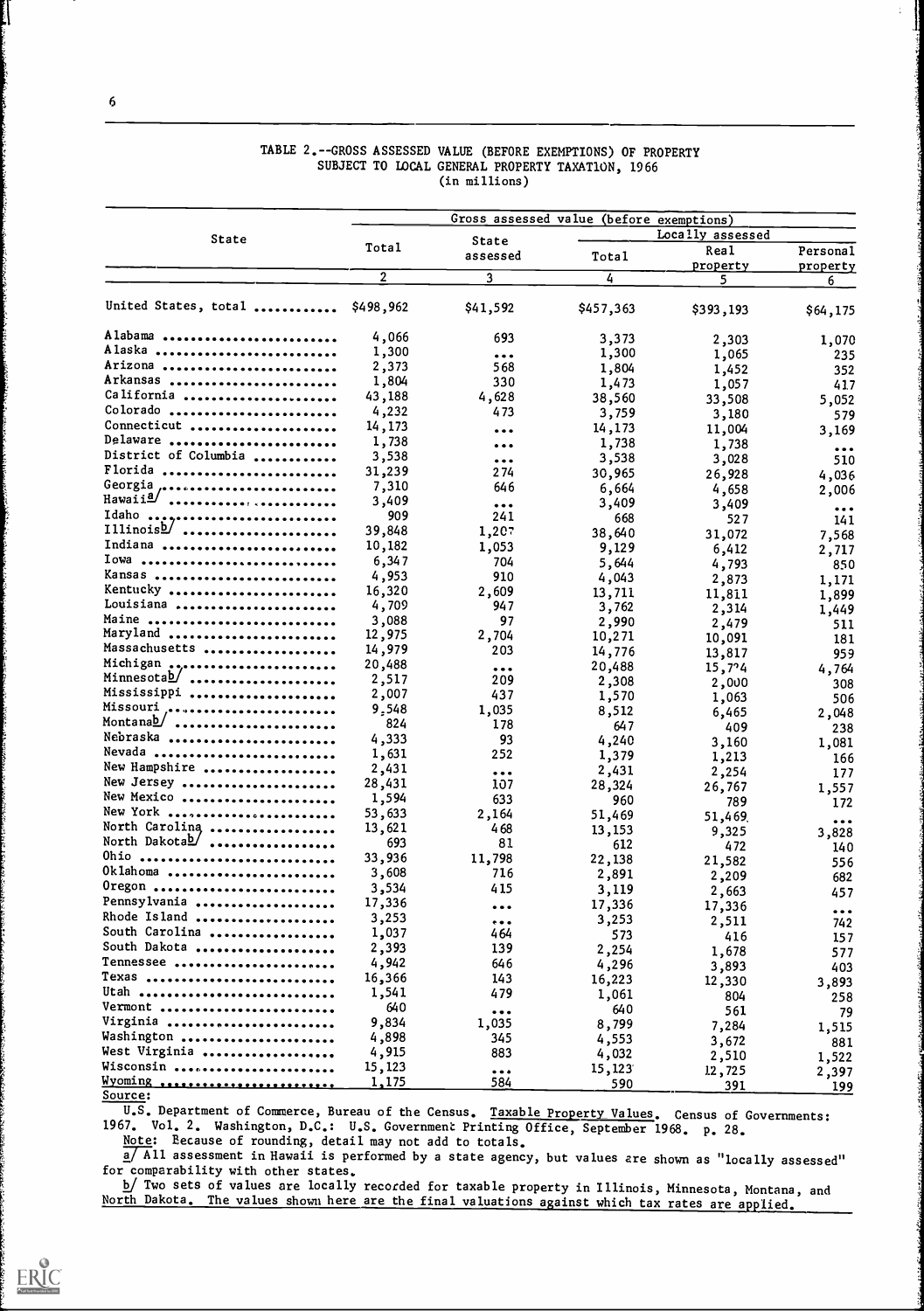|                        |                 | Assessed value subject to tax (after deduction of exemptions <sup>2)</sup> )<br>State assessed<br>Locally assessed |                             |                                  |                                            |           |                  |                         |
|------------------------|-----------------|--------------------------------------------------------------------------------------------------------------------|-----------------------------|----------------------------------|--------------------------------------------|-----------|------------------|-------------------------|
| State                  | Total           |                                                                                                                    |                             |                                  | A11                                        |           |                  |                         |
|                        |                 | Total                                                                                                              | $rac{Ra11_b}{\text{roads}}$ | Public b/                        | other                                      | Total     | Real<br>property | Personal                |
|                        | $\overline{2}$  | 3                                                                                                                  | 4                           | 5.                               | 6                                          | 7         | 8                | property<br>9           |
| United States, total   | \$484,057       | \$41,581                                                                                                           | \$5,102                     | \$24,974                         | \$11,508                                   | \$442,475 | \$378,920        | \$63,554                |
|                        |                 |                                                                                                                    |                             |                                  |                                            |           |                  |                         |
| Alabama                | 3,962           | 693                                                                                                                | 95                          | 598                              | $\cdots$                                   | 3,268     | 2,303            | 965                     |
| Alaska                 | 1,300           | $\bullet\bullet\bullet$                                                                                            | $\bullet\bullet\bullet$     |                                  |                                            | 1,300     | 1,065            | 235                     |
| Arizona                | 2,239           | 568                                                                                                                | 116                         | 133                              | $\mathbf{e}$ ورة                           | 1,671     | 1,371            | 299                     |
| Arkansas               | 1,804           | 330                                                                                                                | 67                          | 264                              | $\bullet\bullet\bullet$                    | 1,473     | 1,057            | 417                     |
| California             | 42,522          | 4,628                                                                                                              | 356                         | 4,272                            | $\bullet\bullet\bullet$                    | 37,894    | 32,843           | 5,052                   |
| Colorado               | 4,232           | 473                                                                                                                | 92                          | 381                              | $\cdots$                                   | 3,759     | 3,180            | 579                     |
| Connecticut            | 13,881          | $\ddotsc$                                                                                                          | $\ddotsc$                   | $\bullet\bullet\bullet$          | $\bullet\bullet\bullet$                    | 13,881    | 10,777           | 3,103                   |
| Delaware               | 1,730           | $\ddotsc$                                                                                                          | $\ddotsc$                   | $\ddotsc$                        | $\bullet\bullet\bullet$                    | 1,730     | 1,730            | $\ddotsc$               |
| District of Columbia   | 3,538           | $\bullet \bullet \bullet$                                                                                          |                             | $\bullet\bullet\bullet$          | $\ddotsc$                                  | 3,538     | 3,028            | 510                     |
| Florida                | 25,629          | 274                                                                                                                | $274^{\frac{1}{2}}$         | d/                               | $\bullet\bullet\bullet$                    | 25,355    | 21,318           | 4,036                   |
| Georgia <sub>n</sub>   | 5,938           | 646                                                                                                                | 88                          | 558                              | $\bullet\bullet\bullet$                    | 5,292     | 3,465            | 1,827                   |
| Hawaii <sup>e</sup>    | 3,090           | $\cdots$                                                                                                           | $\cdots$                    | $\bullet\bullet\bullet$          | $\bullet\bullet\bullet$                    | 3,090     | 3,090            | $\bullet\bullet\bullet$ |
| Idaho                  | 894             | 232                                                                                                                | 53                          | 179                              |                                            | 662       | 522              | 140                     |
|                        | 39,848          | 1,207                                                                                                              | 576                         | 4.                               | 6288/                                      | 38,640    | 31,072           | 7,568                   |
| lndiana                | 9,493           | 1,053                                                                                                              | $\frac{h}{2}$               | $1,053^{\underline{h}}$          | $\bullet\bullet\bullet$                    | 8,440     | 5,748            | 2,692                   |
| Iowa<br>               | 6,225           | 704                                                                                                                | 97                          | 607                              |                                            | 5,521     | 4,688            | 833                     |
| Kansas                 | 4,953           | 910                                                                                                                | 179                         | 731                              | $\bullet\bullet\bullet$                    | 4,043     | 2,873            | 1,171                   |
| Kentucky               | 16,320          | 2,609                                                                                                              | 386                         | 1,473                            | 751                                        | 13,711    | 11,811           | 1,899                   |
| Louisiana              | 3,729           | 947                                                                                                                | 85                          | 852                              | ىبى 1                                      | 2,782     | 1,334            | 1,449                   |
| Maine                  | 3,048           | 97                                                                                                                 |                             |                                  | 97                                         | 2,951     | 2,440            | 511                     |
| Maryland               | 12,975          | 2,704                                                                                                              | $\ddotsc$<br>61             | $\bullet\bullet\bullet$<br>1,685 | 958≏                                       | 10,271    | 10,091           | 181                     |
| Massachusetts          | 14,501          | 203                                                                                                                |                             | 203                              |                                            | 14,298    | 13,338           | 959                     |
| Michigan               | 20,488          |                                                                                                                    | $\ddotsc$                   |                                  | $\bullet\bullet\bullet$                    | 20,488    | 15,724           |                         |
| Minnesota!             | 2,517           | $\bullet\bullet\bullet$<br>209                                                                                     | $\cdots$                    | $\cdots$<br>133                  | ∙••;™                                      |           |                  | 4,764                   |
| Mississippi            | 1,528           | 437                                                                                                                | $\ddotsc$<br>52             | 385                              |                                            | 2,308     | 2,000            | 308                     |
| Missouri<br>           | 9,548           | 1,035                                                                                                              | 187                         | 848                              | $\bullet\bullet\bullet$                    | 1,090     | 584              | 506                     |
| Montana <sup>L/</sup>  | 824             | 178                                                                                                                | 49                          | 70                               | $\cdot$ $\cdot$ $\cdot$ $\cdot$ $\cdot$    | 8,512     | 6,465            | 2,048                   |
| Nebraska               | 4,333           | 93                                                                                                                 | 88                          | 5                                |                                            | 64 7      | 409              | 238                     |
| Nevada                 |                 | 252                                                                                                                | 52                          |                                  | ⁄ءٍ;ٍ;•                                    | 4,240     | 3,160            | 1,081                   |
| New Hampshire          | 1,477           |                                                                                                                    |                             | 159                              |                                            | 1,225     | 1,075            | 150                     |
|                        | 2,384           | $\ddotsc$                                                                                                          | $\ddotsc$                   | $\cdots$                         | $\bullet\bullet\bullet$                    | 2,384     | 2,208            | 175                     |
| New Jersey             | 28,429<br>1,440 | 107                                                                                                                | 107                         | $\bullet\bullet\bullet$          | $\frac{1}{2}$ وءُ $\frac{1}{2}$            | 28,322    | 26,766           | 1,557                   |
| New Mexico             |                 | 633                                                                                                                | 74                          | 311                              |                                            | 807       | 635              | 172                     |
| New York               | 51,161          | 2,164                                                                                                              | $\ddotsc$                   | 2,164                            | $\bullet\bullet\bullet$                    | 48,997    | 48,997           | $\bullet\bullet\bullet$ |
| North Carolina         | 13,621          | 468                                                                                                                | 148                         | 320                              | $\bullet\bullet\bullet$                    | 13,153    | 9,325            | 3,828                   |
| North DakotaL/<br>Ohio | 693             | 81                                                                                                                 | 37                          | 45                               | 7,3879                                     | 612       | 472              | 140                     |
|                        | 33,936          | 11,798                                                                                                             | 704                         | 3,706                            |                                            | 22,138    | 21,582           | 556                     |
| Oklahoma               | 3,049           | 716                                                                                                                | 112                         | 604                              | $\ddot{\bullet}$ $\dot{\bullet}$           | 2,332     | 1,737            | 595                     |
| 0regon                 | 3,454           | 415                                                                                                                | 58                          | 356                              | $\bullet \bullet \bullet$                  | 3,039     | 2,605            | 434                     |
| Pennsylvania           | 17,336          | $\ddotsc$                                                                                                          | $\ddotsc$                   | $\ddotsc$                        | $\bullet\bullet\bullet$                    | 17,336    | 17,336           | $\bullet\bullet\bullet$ |
| Rhode Island           | 3,157           | $\bullet\bullet\bullet$                                                                                            | $\bullet\bullet\bullet$     | $\bullet\bullet\bullet$          | $306^{\circ}$                              | 3,157     | 2,436            | 721                     |
| South Carolina         | 1,037           | 464                                                                                                                | 25                          | 133                              |                                            | 573       | 416              | 157                     |
| South Dakota           | 2,393           | 139                                                                                                                | 24                          | 114                              | $\bullet$ $\bullet$                        | 2,254     | 1,678            | 577                     |
| Tennessee              | 4,942           | 646                                                                                                                | 182                         | 464                              |                                            | 4,296     | 3,893            | 403                     |
| Texas                  | 16,366          | 143                                                                                                                | 32                          | 101                              | $\cdot \cdot \cdot \cdot$ <sub>10</sub> s/ | 16,223    | 12,330           | 3,893                   |
| Utch                   | 1,541           | 479                                                                                                                | 70                          | 168                              | $242^{\circ}$                              | 1,051     | 804              | 258                     |
| Vermont                | 640             | $\cdots$                                                                                                           | $\cdots$                    | $\bullet\bullet\bullet$          | $\bullet\bullet\bullet$                    | 640       | 561              | 79                      |
| Virginia               | 9,834           | 1,035                                                                                                              | 163                         | 871                              | <u>ย/</u>                                  | 8,799     | 7,284            | 1,515                   |
| Washington             | 4,875           | 345                                                                                                                | 59                          | 287                              | $\bullet\bullet\bullet$                    | 4,529     | 3,672            | 858                     |
| West Virginia          | 4,915           | 883                                                                                                                | 283                         | 599                              | $\cdots$                                   | 4,032     | 2,510            | 1,522                   |
| Wisconsin              | 15,123          | $\bullet$ $\bullet$ $\bullet$                                                                                      | $\bullet\bullet\bullet$     | $\bullet\bullet\bullet$          |                                            | 15,123    | 12,725           | 2,397                   |
| Wyoming                | 1,168           | 584                                                                                                                | 71                          | 138                              | 3755/                                      | 584       | 387              | 197                     |

TABLE 3. -- TAXABLE ASSESSED VALUE OF THE PROPERTY SUBJECT TO THE LOCAL GENERAL PROPERTY TAX, 1966 (in millions)

U.S. Department of Commerce, Bureau of the Census. Taxable Property Values. Census of Governments: 1967, Vol. 2, Washington, D.C.: U.S. Government Printing Office, September 1968. p. 29. Note: Because of rounding, detail may not add to totals.

a/ Partial exemptions from the local property tax base apply predominantly to real property. Although reported for only six states, homestead exemptions accounted for 60 percent of the nationwide total of partial exemptions in 1966. b/ Includes state-assessed railroad or utility property only.

 $C$  Mining property.

Source:

J Valuations of the public utilities are included with railroad valuations because separate data are not available. e/ All assessment in Hawaii is performed by a state agency, but values are shown as "locally assessed" for comparability with other states.

2/ Two sets of values are locally recorded for taxable property in Illinois, Minnesota, Montana, and North Dakota. The values shown here are the final valuations against which tax rates are applied.

g/ Capital stock of domestic corporations.

 $\overline{h}$ / Railroad valuations are included with valuations of public utilities because separate data are not available.  $\overline{\textbf{i}}$  Distilled spirits in bonded warehouse.

 $1/$  Watercraft and aircraft.

K/ Property in areas lacking organized town governments.

1/ Consisting of tangible personal property of corporations(\$948 million) and distilled spirts (\$10 million).

2/ Consisting of mined and unmined iron ore (\$52 million), pipelines (\$19 million), and taxable property of the

Minneapolis - St. Paul International Airport (\$5 million).<br>  $\underline{n}$ / Proceeds of mines. Proceeds of mines

 $\overline{0}$  Net proceeds of mines (\$28 million) and bank stock (\$14 million).

2/ Consisting of mines(\$175 million), oil and gas contractors equipment (\$46 million), and shares of bank and trust companies (\$27 million).

2/ Intercounty and corporate tangible personalty.

 $\tilde{r}$  Mostly textile and other manufacturing property.

 $S/I$  lands owned by the University of Texas.

 $L$  Less than  $0.5$  million.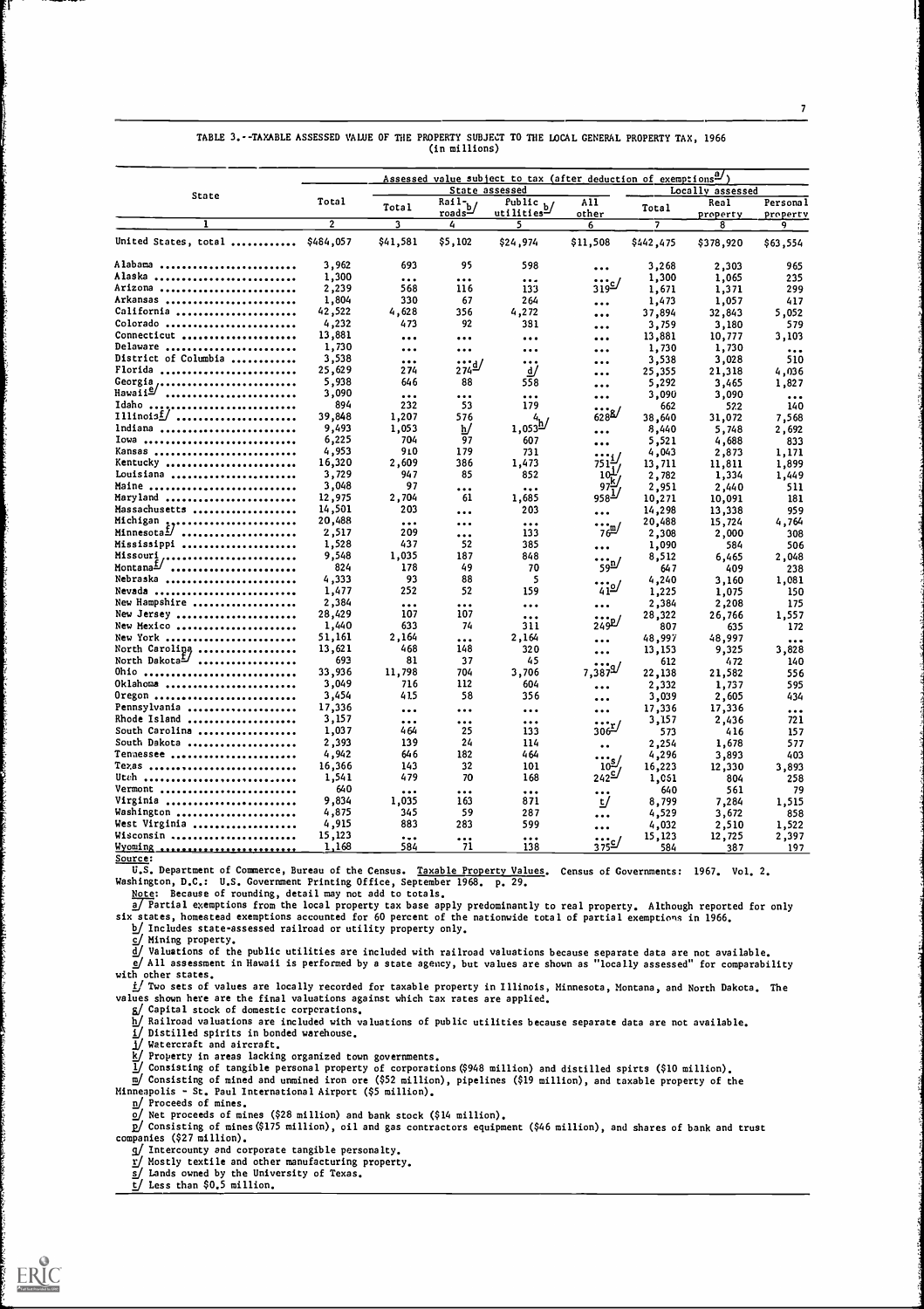|                      |                |                                 |                                                              | State assessed                |                                                   | Locally assessed |          |                         |
|----------------------|----------------|---------------------------------|--------------------------------------------------------------|-------------------------------|---------------------------------------------------|------------------|----------|-------------------------|
| State                | Total          | Total                           | Rail-                                                        | Other public                  | A11                                               |                  | Real     | Personal                |
|                      |                |                                 | roads                                                        | utilities                     | other                                             | Total            | property | property                |
| 1                    | $\overline{2}$ | $\overline{\mathbf{3}}$         | 4                                                            | 5                             | 6                                                 | $\overline{I}$   | 8        | 9                       |
| United States, total | 100.07         | 8.7%                            | 1.17.                                                        | 5.2%                          | 2.47                                              | 91.47            | 78.3%    | 13.1%                   |
| Alabama              | 100.0          | 17.5                            | 2,4                                                          | 15.1                          | $\bullet$ $\bullet$ $\bullet$                     | 82.5             | 58.1     | 24.4                    |
| Alaska               | 100.0          | $\bullet\bullet\bullet$         | $\bullet\bullet\bullet$                                      | $\bullet\ \bullet\ \bullet$   | $\bullet\bullet\bullet$                           | 100.0            | 81.9     | 18.1                    |
| Arizona              | 100.0          | 25.4                            | 5.2                                                          | 5.9                           | 14.2                                              | 74.6             | 61.3     | 13.4                    |
| Arkansas             | 100.0          | 18.3                            | 3.7                                                          | 14.6                          |                                                   |                  |          |                         |
| California           | 100.0          | 10.9                            |                                                              |                               | $\bullet\bullet\bullet$                           | 81.7             | 58.6     | 23.1                    |
|                      |                |                                 | 0, 8                                                         | 10.0                          | $\bullet\bullet\bullet$                           | 89.1             | 77.2     | 11.9                    |
| Colorado             | 100.0          | 11.2                            | 2, 2                                                         | 9,0                           | $\bullet\bullet\bullet$                           | 88.8             | 75.1     | 13.7                    |
| Connecticut          | 100, 0         | $\bullet\bullet\bullet$         | $\bullet\bullet\bullet$                                      | $\bullet\bullet\bullet$       | $\bullet\bullet\bullet$                           | 100.0            | 77.6     | 22.4                    |
| Delavore             | 100.0          | $\bullet$ $\bullet$ $\bullet$   | $\bullet\bullet\bullet$                                      | $\bullet$ $\bullet$           | $\ddot{\bullet}$ $\dot{\bullet}$ $\ddot{\bullet}$ | 100.0            | 100.0    | $\bullet\bullet\bullet$ |
| District of Columbia | 100.0          | $\bullet\bullet\bullet$         | $\bullet\bullet\bullet$                                      | $\bullet$ $\bullet$ $\bullet$ | $\bullet$ $\bullet$ $\bullet$                     | 100.0            | 85.6     | 14.4                    |
| Florida              | 100.0          | 1,1                             | 1,1                                                          | $\bullet\bullet\bullet$       | $\cdots$                                          | 98.9             | 83.2     | 15.7                    |
| Georgia              | 100.0          | 10.9                            | 1,5                                                          | 9,4                           |                                                   | 89.1             | 58.4     | 30.8                    |
| Hawaii               | 100.0          |                                 |                                                              |                               | $\ddot{\bullet}$                                  |                  |          |                         |
| Idaho                | 100.0          | $\bullet\bullet\bullet$<br>26.0 | $\begin{array}{ccc} \bullet & \bullet & \bullet \end{array}$ | $\bullet\bullet\bullet$       | $\ddot{\bullet}$                                  | 100, 0           | 100.0    | $\bullet\bullet\bullet$ |
|                      |                |                                 | 5, 9                                                         | 20.0                          | $\bullet\bullet\bullet$                           | 74.0             | 58.4     | 15.6                    |
| Illinois             | 100.0          | 3.0                             | 1.5                                                          | $\mathbf{a}/$                 | 1.6                                               | 97.0             | 78.0     | 19.0                    |
| Indiana              | 100.0          | 11.0                            | b/                                                           | 11,1                          | $\ddot{\bullet}$                                  | 88.9             | 60.6     | 28.4                    |
| Iowa                 | 100.0          | 11.3                            | 1.6                                                          | 9.8                           | $\bullet\bullet\bullet$                           | 88.7             | 75.3     | 13.4                    |
| Kansas               | 100.0          | 18.4                            | 3, 6                                                         | 14.8                          | $\bullet\bullet\bullet$                           | 81.7             | 58.0     | 23.6                    |
| Kentucky             | 100.0          | 16.0                            | 2,4                                                          | 9.0                           | 4.6                                               | 84.0             | 72.4     | 11.6                    |
| Louisiana            | 100.0          | 25.4                            | 2, 3                                                         | 22.8                          | 0, 3                                              | 74.6             |          |                         |
| Maine                | 100.0          | 3.2                             |                                                              |                               |                                                   |                  | 35.8     | 38.8                    |
|                      |                |                                 | $\bullet\bullet\bullet$                                      | $\bullet\bullet\bullet$       | 3.2                                               | 96.8             | 80.0     | 16.8                    |
| Maryland             | 100.0          | 20.8                            | 0.5                                                          | 13.0                          | 7,4                                               | 79.2             | 77.8     | 1,4                     |
| Massachusetts        | 100.0          | 1,4                             | $\bullet$ $\bullet$                                          | 1,4                           | $\ddot{\bullet}$                                  | 98.6             | 92.0     | 6, 6                    |
| Michigan             | 100.0          | $\bullet\bullet\bullet$         | $\bullet$ $\bullet$                                          | $\bullet\bullet\bullet$       | $\ddot{\bullet}$                                  | 100.0            | .76.7    | 23.3                    |
| Minnesota            | 100.0          | 8,3                             | $\bullet$ $\bullet$                                          | 5.3                           | 3.0                                               | 91.7             | 79.5     | 12.2                    |
| Mississippi          | 100.0          | 28.6                            | 3.4                                                          | 25.2                          |                                                   | 71.3             |          |                         |
| Missouri             | 100.0          | 10,8                            | 2, 0                                                         | 8.9                           | $\bullet\bullet\bullet$                           |                  | 38.2     | 33.1                    |
| Montana              | 100.0          |                                 |                                                              |                               | $\bullet\bullet\bullet$                           | 89.1             | 67.7     | 21.4                    |
|                      |                | 21.6                            | 5.9                                                          | 8,5                           | 7,2                                               | 78.5             | 49.6     | 28.9                    |
| Nebraska             | 100.0          | 2.1                             | 2,0                                                          | 0,1                           | $\bullet$ $\bullet$                               | 97.9             | 72.9     | 24.9                    |
| Nevada               | 100.0          | 17.1                            | 3.5                                                          | 10.8                          | 2.8                                               | 82.9             | 72.8     | 10.2                    |
| New Hampshire        | 100.0          | $\bullet\bullet\bullet$         | $\bullet\bullet\bullet$                                      | $\bullet\bullet\bullet$       | $\bullet\bullet\bullet$                           | 100.0            | 92.6     | 7.4                     |
| New Jersey           | 100.0          | 0,4                             | 0,4                                                          | $\bullet\bullet\bullet$       | $\bullet\bullet\bullet$                           | 99.6             | 94.1     | 5.5                     |
| New Mexico           | 100.0          | 44.0                            | 5.1                                                          | 21.6                          | 17.3                                              | 56.0             | 44.1     | 11.9                    |
| New York             | 100.0          | 4.2                             | $\bullet$ $\bullet$                                          | 4.2                           | $\bullet\bullet\bullet$                           | 95.8             | 95.8     |                         |
| North Carolina       | 100.0          | 3,4                             | 1,1                                                          | 2,3                           |                                                   | 96.6             |          | $\bullet\bullet\bullet$ |
| North Dakota         | 100.0          | 11.7                            | 5.3                                                          | 6.5                           | $\bullet\bullet\bullet$                           |                  | 68.5     | 28.1                    |
|                      | 100.0          |                                 |                                                              |                               | $\bullet\bullet\bullet$                           | 88.3             | 68.1     | 20.2                    |
| Ohio                 |                | 34.8                            | 2,1                                                          | 10.9                          | 21.8                                              | 65.2             | 63.6     | 1.6                     |
| 0klahoma             | 100.0          | 23.5                            | 3.7                                                          | 19.8                          | $\ddotsc$                                         | 76.5             | 57.0     | 19.5                    |
| Oregon               | 100.0          | 12.0                            | 1,7                                                          | 10.3                          | $\bullet\bullet\bullet$                           | 88.0             | 75.4     | 12.6                    |
| Pennsylvania         | 100.0          | $\bullet\bullet\bullet$         | $\bullet$ $\bullet$ $\bullet$                                | $\bullet\bullet\bullet$       | $\ddot{\bullet}$                                  | 100.0            | 100.0    | $\bullet\bullet\bullet$ |
| Rhode Island         | 100.0          | $\bullet\bullet\bullet$         | $\bullet\bullet\bullet$                                      | $\bullet\bullet\bullet$       | $\bullet\bullet\bullet$                           | 100,0            | 77.1     | 22.9                    |
| South Carolina       | 100.0          | 44.7                            | 2,4                                                          | 12.8                          | 29.5                                              | 55.3             | 40.1     | 15.1                    |
| South Dakota         | 100.0          | 5,8                             | 1,0                                                          | 4.8                           |                                                   | 94.2             | 70.1     |                         |
| Tennessee            | 100.0          | 13.1                            | 3.7                                                          | 9,4                           | $\ddot{\bullet}$                                  |                  |          | 24.1                    |
|                      | 100.0          |                                 |                                                              |                               | $\ddot{\bullet}$                                  | 86.9             | 78.8     | 8,1                     |
| Texas                |                | 0, 8                            | 0, 2                                                         | 0, 6                          | 0,1                                               | 99.1             | 75.3     | 23,8                    |
| Utah                 | 100.0          | 31,1                            | 4,5                                                          | 10.9                          | 15.7                                              | 68.9             | 52.2     | 16.7                    |
| Vermont              | 100,0          | $\bullet\bullet\bullet$         | $\bullet\bullet\bullet$                                      | $\bullet\bullet\bullet$       | $\bullet\bullet\bullet$                           | 100.0            | 87.7     | 12.3                    |
| Virginia             | 100.9          | 10.5                            | 1, 7                                                         | 8.9                           | $\mathbf{a}/$                                     | 89.5             | 74.1     | 15.4                    |
| Washington           | 100.0          | 7.1                             | 1,2                                                          | 5.9                           | $\bullet\bullet\bullet$                           | 92.9             | 75.3     | 17.6                    |
| West Virginia        | 100.0          | 18.0                            | 5.8                                                          | 12.2                          | $\bullet\bullet\bullet$                           | 82.0             | 51.1     |                         |
| Wisconsin            | 100.0          |                                 |                                                              |                               |                                                   | 100, 0           |          | 31,0                    |
| Wyoming              | 100.0          | $\bullet\bullet\bullet$<br>50.0 | $\bullet\bullet\bullet$                                      | $\bullet\bullet\bullet$       | $\bullet\bullet\bullet$                           |                  | 84.1     | 15.9                    |
|                      |                |                                 | 6,1                                                          | 11.8                          | 32.1                                              | 50,0             | 33.1     | 16.8                    |

# TABLE 4.--PERCENT DISTRIBUTION OF TAXABLE ASSESSED VALUE OF THE PROPERTY SUBJECT TO LOCAL GENERAL PROPERTY TAXES, 1966

ŧ

Source:

U.S. Department of Commerce, Bureau of the Census. Taxable Property Values. Census of Governments: 1967. Vol. 2. Washington, D.C.: U.S. Government Printing Office, September 1968. p. 29.

Note: Because of rounding, detail may not add to total.

a/ Less than 0.05 percent.

b/ Railroad valuations are included with valuations of public utilities because separate data are not<br>ilette available.

ិត cm

ERIC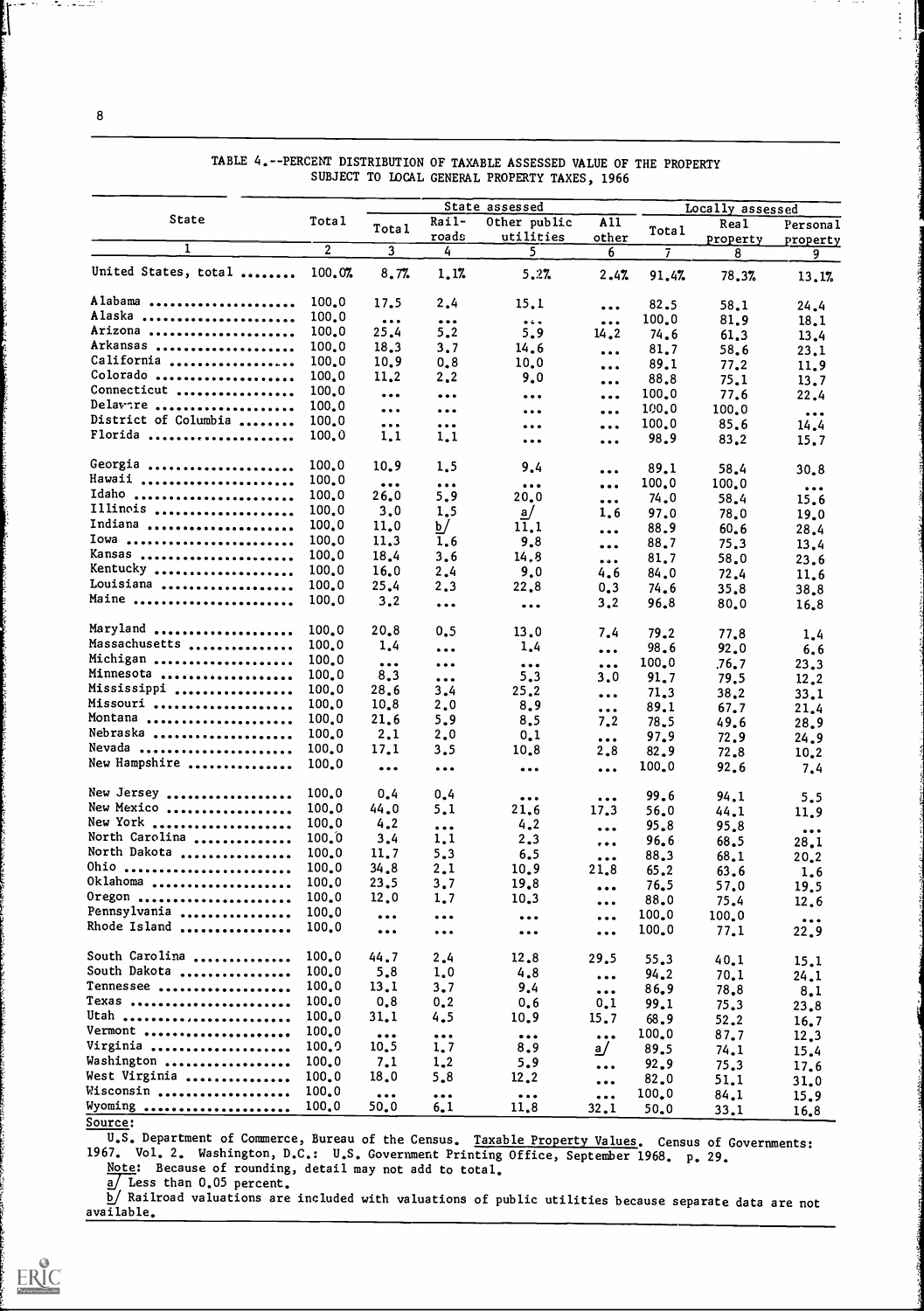|                                 | Gross assessed value (in millions) <sup>2</sup><br>Locally assessed real property |                                  |                                             |                  |                |                                                                    |                         |                |                  |                                       |                       |                                       |
|---------------------------------|-----------------------------------------------------------------------------------|----------------------------------|---------------------------------------------|------------------|----------------|--------------------------------------------------------------------|-------------------------|----------------|------------------|---------------------------------------|-----------------------|---------------------------------------|
| State                           |                                                                                   | Stare-<br>assessed<br>property   | Locally<br>assessed<br>personal<br>property | All<br>types     | Total          | Residential prop-<br>erty (nonfarm)<br>Single-<br>family<br>houses | Acreage<br>and<br>farms | Vacant<br>lots | Total            | Commercial and industrial<br>property | Commercial Industrial | Other<br>and unal-<br>locable         |
| -1                              | $\overline{2}$                                                                    | 3                                | 4                                           | 5                | 6              | only                                                               |                         |                |                  |                                       |                       |                                       |
|                                 |                                                                                   |                                  |                                             |                  |                |                                                                    | $8-$                    | 9              | 10 <sub>10</sub> | $\overline{\mathbf{u}}$               | $\overline{12}$       | $\overline{13}$                       |
| United States, total  \$498,962 |                                                                                   | \$41,592                         | \$64,175                                    | \$393,193        |                | \$236,328 \$196,654                                                | \$43,382                | \$10,242       | \$97,184         | \$60,040                              | \$37,144              | \$6,045                               |
| Alabama                         | 4,066                                                                             | 693                              | 1,070                                       | 2,303            | 1,313          | 1,258                                                              | 399                     | 39             | 545              | 327                                   | 218                   | E                                     |
| Alaska<br>Arizona               | 1,300                                                                             | $\cdots$                         | 235                                         | 1,065            | 62 7           | 484                                                                | 65                      | 64             | 304              | 262                                   | 42                    | 5                                     |
| Arkansas                        | 2,373<br>1,804                                                                    | 568<br>330                       | 352                                         | 1,452            | 992            | 921                                                                | 101                     | 51             | 305              | 174                                   | 131                   | 285/                                  |
| California                      | 43,188                                                                            | 4,628                            | 417<br>5,052                                | 1,057<br>33,508  | 449            | 434                                                                | 368                     | 33             | 179              | 128                                   | 51                    |                                       |
|                                 |                                                                                   |                                  |                                             |                  | 20,367         | 16,242                                                             | 3,208                   | 1,243          | 7,706            | 4,696                                 | 3,010                 | 984 <sup>SJ</sup>                     |
| Colorado                        | 4,232                                                                             | 473                              | 579                                         | 3,180            | 1,884          | 1,686                                                              | 398                     | 51             | 791              | 581                                   | 209                   | ⁄≗58                                  |
| Connecticut                     | 14,173                                                                            | $\cdots$                         | 3,169                                       | 11,004           | 8,076          | 7,541                                                              | 271                     | 196            | 2,441            | 1,570                                 | 871                   | 21                                    |
| Delaware                        | 1,738                                                                             | $\cdots$                         | $\bullet\bullet\bullet$                     | 1,738            | 1,141          | 1,036                                                              | 135                     | 34             | 423              | 249                                   | 174                   | 7                                     |
| District of Columbia            | 3,538                                                                             | $\bullet\bullet\bullet$          | 510                                         | 3,028            | 1,805          | 1,048                                                              | $\cdots$                | 160            | 942              | 860                                   | 82                    | 121                                   |
| Florida                         | 31,239                                                                            | 274                              | 4,036                                       | 26,928           | 16,800         | 15,060                                                             | 3,538                   | 1,708          | 4,841            | 3,963                                 | 877                   | 37                                    |
| Georgia                         | 7,310                                                                             | 646                              | 2,006                                       | 4,658            | 2,825          | 2,618                                                              | 728                     | 100            | 991              | 699                                   | 291                   | 15                                    |
| Hawaii                          | 3,409                                                                             | $\cdots$                         | $\bullet\bullet\bullet$                     | 3,409            | 2,025          | 1,618                                                              | 148                     | 323            | 910              | 555                                   | 355                   |                                       |
| Idaho                           | 909                                                                               | 241                              | 141                                         | 527              | 153            | 151                                                                | 182                     | -7             | 171              | 58                                    | 113                   |                                       |
| Illinois                        | 39,848                                                                            | 1,207                            | 7,568                                       | 31,072           | 17,381         | 13,604                                                             | 5,475                   | 650            | 7,305            | 3,475                                 | 3,830                 | $261$ <sup><math>\degree</math></sup> |
| Indiana                         | 10,182                                                                            | 1,053                            | 2,717                                       | 6,412            | 3,652          | 3,517                                                              | 1,302                   | 137            | 1,296            | 659                                   | 638                   | 24                                    |
| Iowa                            | 6,347                                                                             | 704                              | 850                                         | 4,793            | 1,859          | 1,809                                                              | 2,238                   | 38             |                  |                                       |                       |                                       |
| Kanaas                          | 4,953                                                                             | 910                              | 1,171                                       | 2,873            | 1,189          | 1,149                                                              | 1,288                   | 30             | 650              | 405                                   | 245                   | $\frac{8}{21}$ s/                     |
| Kentucky                        | 16,320                                                                            | 2,609                            | 1,899                                       | 11,811           | 6,437          | 6,213                                                              | 3,227                   | 143            | 345<br>1,956     | 249                                   | 96                    |                                       |
| Louisiana                       | 4,709                                                                             | 947                              | 1,449                                       | 2,314            | 1,469          | 1,303                                                              | 201                     | 65             | 569              | 1,373                                 | 583                   | 47                                    |
| Maine                           | 3,088                                                                             | 97                               | 511                                         | 2,479            | 1,594          | 1,447                                                              | . 61                    | 40             | 760              | 428<br>407                            | 141<br>353            | 10<br>24                              |
|                                 |                                                                                   |                                  |                                             |                  |                |                                                                    |                         |                |                  |                                       |                       |                                       |
| Maryland<br>Massachusetts       | 12,975<br>14,979                                                                  | 2,704<br>203                     | 181<br>959                                  | 10,091<br>13,817 | 7,160          | 6,311                                                              | 706                     | 157            | 1,985            | 1,277                                 | 708                   | 82                                    |
| Michigan                        | 20,488                                                                            |                                  | 4,764                                       | 15,724           | 9,596<br>9,623 | 8,407                                                              | 181                     | 313            | 3,686            | 2,621                                 | 1,066                 | 40                                    |
| Minnesota                       | 2,517                                                                             | $\cdots$<br>209                  | 308                                         | 2,000            | 884            | 9,057<br>831                                                       | 1,164<br>534            | 519<br>24      | 4,276            | 2,138                                 | 2,138                 | 101                                   |
| Mississippi                     | 2,007                                                                             | 437                              | 506                                         | 1,063            | 483            | 476                                                                | 383                     | 24             | 557<br>1/0       | 357<br>118                            | 200<br>51             | 1<br>3                                |
|                                 |                                                                                   |                                  |                                             |                  |                |                                                                    |                         |                |                  |                                       |                       |                                       |
| Missouri                        | 9,548                                                                             | 1,035                            | 2,048                                       | 6,465            | 3,714          | 3,369                                                              | <i>i</i> ,110           | 105            | 1,523            | 987                                   | 536                   | 12                                    |
| Montana                         | 824                                                                               | 178                              | 238                                         | 409              | 170            | 158                                                                | 139                     | -5             | 94               | 57                                    | 37                    | $\mathbf{1}$                          |
| Nebraska<br>Nevada              | 4,333                                                                             | 93                               | 1,081                                       | 3,160            | 1,202          | 1,130                                                              | 1,567                   | 31             | 349              | 284                                   | 64                    | 10                                    |
| New Hampshire                   | 1,631<br>2,431                                                                    | 252                              | 166<br>177                                  | 1,213            | 662            | 550                                                                | 106                     | 60             | 374              | 290                                   | 84                    | 11                                    |
|                                 |                                                                                   | $\cdots$                         |                                             | 2,254            | 1,569          | 1,459                                                              | 56                      | 35             | 566              | 342                                   | 224                   | 27                                    |
| New Jersey                      | 28,431                                                                            | 107                              | 1,557                                       | 26,767           | 19,014         | 17,204                                                             | 699                     | 679            | 5,352            | 3,899                                 | 2,453                 | 22                                    |
| New Mexico                      | 1,594                                                                             | 633                              | 172                                         | 789              | 484            | 473                                                                | 135                     | 48             | 121              | 100                                   | 21                    | -1                                    |
| <b>New York </b>                | 53,633                                                                            | 2,164                            | $\bullet\bullet\bullet$                     | 51,469           | 30,074         | 12,866                                                             | 871                     | 957            | 19,293           | 12,086                                | 7,207                 | 275                                   |
| North Carolina                  | 13,621                                                                            | 468                              | 3,828                                       | 9,325            | 4,842          | 4,643                                                              | 1,726                   | 245            | 2,491            | 1,306                                 | 1,185                 | 23                                    |
| North Dakota                    | 693                                                                               | 81                               | 140                                         | 472              | 119            | 116                                                                | 297                     | 6              | 49               | 46                                    | 3                     | ₫                                     |
| 0hio                            | 33,936                                                                            | 11,798                           | 556                                         | 21,582           | 13,997         | 13,074                                                             | 2,100                   | 540            | 4,838            | 2,681                                 | 2,157                 | 107                                   |
| Oklahoma                        | 3,608                                                                             | 716                              | 682                                         | 2,209            | 1,288          | 1,249                                                              | 563                     | 37             | 319              | 244                                   | 76                    | $\mathbf{2}$                          |
| 0regon                          | 3,534                                                                             | 415                              | 457                                         | 2,663            | 1,409          | 1,320                                                              | 586                     | 46             | 608              | 353                                   | 256                   |                                       |
| Pennsylvania                    | 17,336                                                                            | $\bullet\bullet\bullet$          | $\bullet$ $\bullet$ $\bullet$               | 17,336           | 11,391         | 10,276                                                             | 75 7                    | 253            | 4,792            | 3,029                                 | 1,763                 | $\frac{11}{145}$ <sup>2</sup> /       |
| Rhode Island                    | 3,253                                                                             | $\bullet\bullet\bullet$          | 742                                         | 2,511            | 1,767          | 1,337                                                              | 34                      | 65             | 624              | 336                                   | 288                   | 21                                    |
| South Carolina                  | 1,037                                                                             | 464                              | 157                                         | 416              | 177            | 172                                                                | 68                      | 7              | 162              | 37                                    |                       |                                       |
| South Dakota                    | 2,393                                                                             | 139                              | 577                                         | 1,678            | 454            | 446                                                                | 1,029                   | 19             | 174              | 150                                   | 124<br>24             | Ã.<br>$\overline{\mathbf{2}}$         |
| Tennessee                       | 4,942                                                                             | 646                              | 403                                         | 3,893            | 2,350          | 2,175                                                              | 477                     | 91             | 961              | 635                                   | 326                   | 13                                    |
| Texas                           | 16,366                                                                            | 143                              | 3,893                                       | 12,330           | 4,791          | 4,502                                                              | 1,559                   | 230            | 2,589            | 1,303                                 | 1,286                 | $3,160^{2}$                           |
| Utah                            | 1,541                                                                             | 479                              | 258                                         | 804              | 507            | 482                                                                | 77                      | 19             | 153              | 119                                   | 34                    | $48^{27}$                             |
| Vermont                         | 640                                                                               |                                  | 79                                          |                  |                |                                                                    |                         |                |                  |                                       |                       |                                       |
| Virginia                        | 9,834                                                                             | $\bullet\bullet\bullet$<br>1,035 | 1,515                                       | 561<br>7,284     | 298<br>4,759   | 274<br>4,154                                                       | 52<br>634               | 17<br>192      | 192              | 105                                   | 86                    | $\boldsymbol{2}$                      |
| Washington                      | 4,898                                                                             | 345                              | 881                                         | 3,672            | 2,098          | 1,949                                                              | 612                     | 132            | 1,623            | 1,262                                 | 362                   | 76                                    |
| West Virginia                   | 4,915                                                                             | 883                              | 1,522                                       | 2,510            | 1,429          | 1,386                                                              | 365                     |                | 813              | 519                                   | 294                   | $\frac{16}{74}$ c/                    |
| Wisconsin                       | 15,123                                                                            |                                  | 2,397                                       | 12,725           |                |                                                                    |                         | 51             | 591              | 308                                   | 283                   |                                       |
| Wyoming                         | 1,175                                                                             | $\ddotsc$<br>584                 | 199                                         | 391              | 7,763<br>215   | 7,458                                                              | 1,362                   | 216            | 3,359            | 1,883                                 | 1,476                 | 25                                    |
|                                 |                                                                                   |                                  |                                             |                  |                | 211                                                                | 101                     | 5              | 70               | 49                                    | 20                    | ₫                                     |

TABLE 5.--DISTRIBUTION OF GROSS ASSESSED VALUE BY TYPE AND MAJOR-USE CLASS OF REAL PROPERTY, 1966

9

Source:

 $\overline{a}$ 

U.S. Department of Commerce, Bureau of the Census. Taxable Property Government Printing Office, September 1968. p. 28, 33, and 34. Property Values. Census of Governments: 1967. Vol. 2. Washington,  $v$ .C.: U.S.

Note: Because of rounding data may not add to totals.

 $\mathbf{a}$ , the distribution of locally asseased property by type is estimate estimated and subject to sampling variation. only" may not be a reliable estimate for "Other residential properties."

D/ The difference between "Total" and "Single-family houses only" may <u>C/</u> Consists mainly of separately assessed mineral rights.

d/ Less than \$0.5 million.

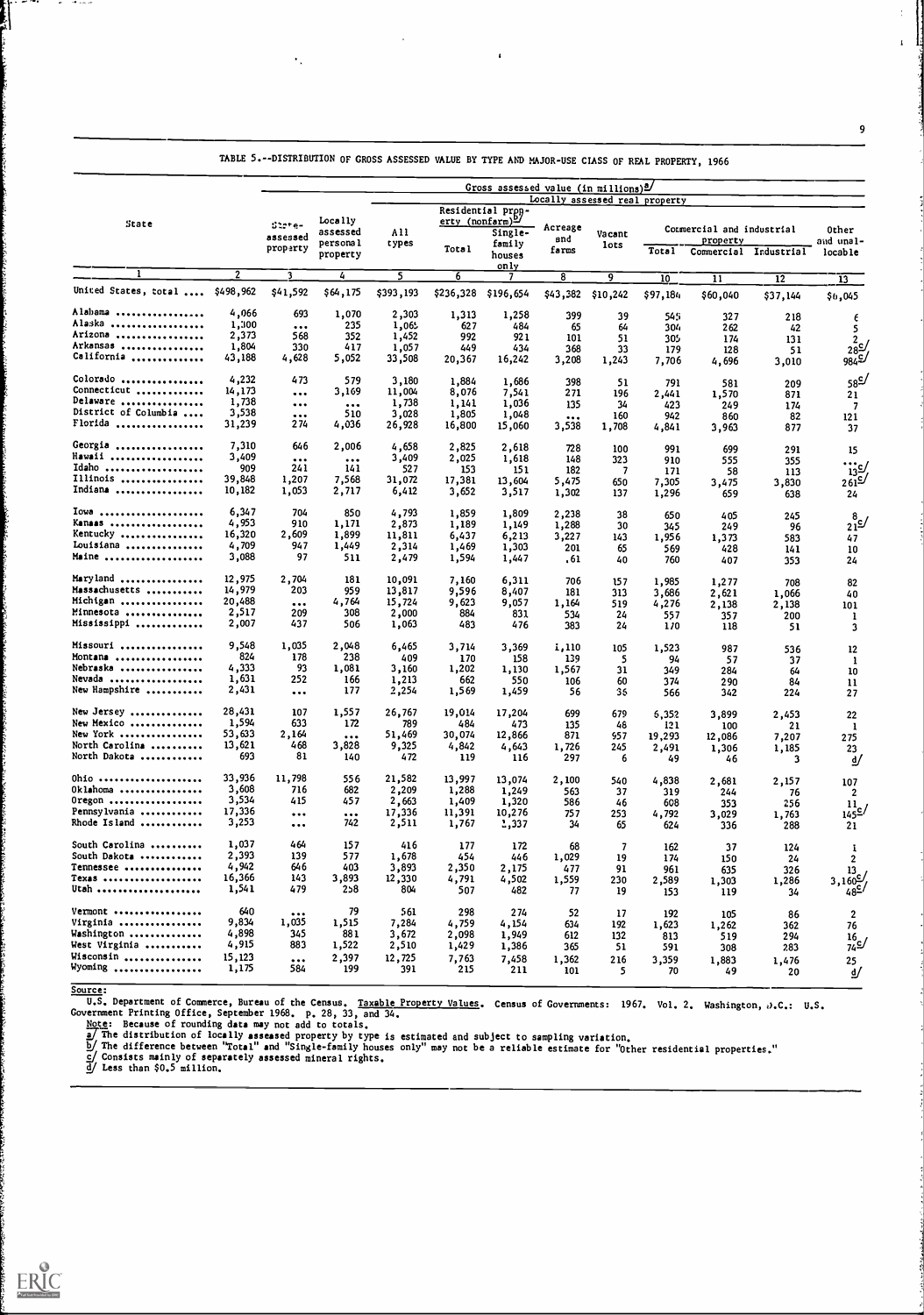|                                               | Percent of all   | Percent of assessed value of locally assessed real property <sup>a/</sup> |             |                         |                |                    |              |              |                                       |
|-----------------------------------------------|------------------|---------------------------------------------------------------------------|-------------|-------------------------|----------------|--------------------|--------------|--------------|---------------------------------------|
| <b>State</b>                                  | assessed value   |                                                                           | Residential | Acreage                 |                | Commercial and in- |              |              |                                       |
|                                               | represented by   | A11                                                                       | property    | and                     | Vacant         | dustrial property  |              |              |                                       |
|                                               | locally assessed | types                                                                     | (nonfarm)   | farms                   | lots           | Total              | Commer-      | Indus-       | Other                                 |
| 1                                             | real property    |                                                                           |             |                         |                |                    | cial         | trial        |                                       |
| United States, total                          | $\overline{2}$   | 3 <sup>1</sup>                                                            | 4           | 5 <sub>1</sub>          | $6\phantom{.}$ | $\overline{7}$     | 8            | 9            | 10 <sub>1</sub>                       |
|                                               | 78.3%            | 100.0%                                                                    | 60.17       | 11.07.                  | 2.6%           | 24.77              | 15.3%        | 9.47         | 1.5%                                  |
| Alabama                                       | 58.1             | 100.0                                                                     | 57.0        | 17.3                    | 1.7            | 23.7               | 14.2         | 9.5          | 0.3                                   |
| Alaska  messessessesses                       | 81.9             | 100.0                                                                     | 58.9        | 6.1                     | 6.0            | 28.6               | 24.6         | 3.9          | 0,4                                   |
| Arizona                                       | 61.3             | 100.0                                                                     | 68,4        | 6.9                     | 3.6            | 21.0               | 12.0         | 9.1          |                                       |
| Arkansas                                      | 58.6             | 100.0                                                                     | 42.5        | 34.8                    | 3.2            | 16.9               | 12.1         | 4.9          |                                       |
| California ***************                    | 77.2             | 100.0                                                                     | 60.8        | 9.6                     | 3.7            | 23.0               | 14.0         | 9.0          | $\frac{0.1}{2.6}$<br>$\frac{1}{2.9}$  |
| Cohorado                                      | 75.1             | 100.0                                                                     | 59.2        | 12.5                    |                |                    |              |              |                                       |
| Connecticut                                   | 77.6             | 100.0                                                                     | 73,4        |                         | 1.3            | 24.9               | 18.3         | 6.6          | $1,8^{b}$                             |
| Delaware                                      | 100.0            | 100, 0                                                                    | 65, 6       | 2,5                     | 1.8            | 22.2               | 14.3         | 7.9          | 0.2                                   |
| District of Columbia                          | 85.6             | 100.0                                                                     |             | 7.8                     | 2,0            | 24.3               | 14.3         | 10,0         | 0.4                                   |
| Florida ,                                     | 83.2             |                                                                           | 59.6        | $\bullet\bullet\bullet$ | 5.3            | 31.1               | 28.4         | 2.7          | 4.0                                   |
|                                               |                  | 100,0                                                                     | 62.4        | 13.1                    | 6.3            | 18.0               | 14.7         | 3.3          | 0,1                                   |
| Georgia                                       | 58.4             | 100.0                                                                     | 60, 6       | 15.6                    | 2.2            | 21.3               | 15.0         |              |                                       |
| Hawaii                                        | 100.0            | 100.0                                                                     | 59.5        | 4,3                     | 9,5            | 26.7               | 1.6.3        | 6.3          | 0.3                                   |
| Idaho                                         | 58.4             | 100.0                                                                     | 29.1        | 34.6                    | 1.4            | 32.5               |              | 10.4         |                                       |
| Illinois                                      | 78.0             | 100,0                                                                     | 55.9        | 17.6                    | 2,1            |                    | 11.0         | 21.5         | $\frac{2.5b}{0.85}$                   |
| Indiana                                       | 60.6             | 100.0                                                                     | 57.0        | 20.3                    | 2,1            | 23.5<br>20.2       | 11.2<br>10.3 | 12.3<br>10.0 | 0.4                                   |
| Iowa                                          | 75.3             |                                                                           |             |                         |                |                    |              |              |                                       |
| Kansas                                        |                  | 100.0                                                                     | 38.8        | 46.7                    | 0.8            | 13.6               | 8.4          | 5.1          |                                       |
| Kentucky                                      | 58.0             | 100.0                                                                     | 41.4        | 44.8                    | 1,0            | 12.0               | 8.7          | 3.3          | $\frac{0.2}{0.7}b$                    |
| Louisiana                                     | 72.4             | 100.0                                                                     | 54.5        | 27.3                    | 1,2            | 16.6               | 11.6         | 4.9          | 0,4                                   |
|                                               | 35.8             | 100.0                                                                     | 63.5        | 8,7                     | 2.8            | 24.6               | 18.5         | 6,1          | 0.5                                   |
| Maine                                         | 80.0             | 100.0                                                                     | 64.3        | 2,4                     | 1.6            | 30.7               | 16.4         | 14.2         | 1,0                                   |
| Maryland                                      | 77.8             | 100.0                                                                     | 71.0        | 7.0                     | 1.6            | 19.7               |              |              |                                       |
| Massachusetts                                 | 92.0             | 100.0                                                                     | 69.5        | 1.3                     | 2,3            |                    | 12.7         | 7.0          | 0.8                                   |
| Michigan                                      | 76.7             | 100.0                                                                     | 61.2        | 7.4                     |                | 26.7               | 19.0         | 7.7          | 0.3                                   |
| Minnesota                                     | 79.5             | 100.0                                                                     | 44.2        |                         | 3.3            | 27.3               | 13.6         | 13.6         | 0, 9                                  |
| Mississippi                                   | 38.2             | 100.0                                                                     | 45.5        | 26.7<br>36.0            | 1,2<br>2.3     | 27.9<br>16.0       | 17.9<br>11.1 | 10,0         | $\mathbf{S}'$                         |
| Missouri                                      |                  |                                                                           |             |                         |                |                    |              | 4.8          | 0.3                                   |
| Montana                                       | 67.7             | 100.0                                                                     | 57.5        | 17.2                    | 1.6            | 23.6               | 15.3         | 8.3          | 0.2                                   |
|                                               | 49.6             | 100.0                                                                     | 41.7        | 34.1                    | 1,2            | 22.9               | 14.0         | 9.0          | 0.1                                   |
| Nebraska<br>Nevada                            | 72.9             | 100.0                                                                     | 38.1        | 49.6                    | 1,0            | 11.0               | 9.0          | 2.0          | 0.3                                   |
|                                               | 72.8             | 100.0                                                                     | 54.6        | 8,8                     | 4.9            | 30.8               | 23.9         | 6, 9         |                                       |
| New Hampshire                                 | 92.6             | 100.0                                                                     | 69.6        | 2.5                     | 1.6            | 25.1               | 15.2         | 9,9          | 0, 9<br>1,2                           |
| New Jersey                                    | 94.1             | 100.0                                                                     | 71.0        |                         |                |                    |              |              |                                       |
| New Mexico                                    | 44.1             | 100.0                                                                     | 61.3        | 2,6                     | 2.5            | 23.7               | 14.6         | 9.2          | 0, 1                                  |
| New York                                      | 95.8             | 100.0                                                                     | 58.4        | 17.1                    | 6.1            | 15.3               | 12.7         | 2.6          | 0, 2                                  |
| North Carolina                                | 68.5             | 100.0                                                                     |             | 1.7                     | 1.9            | 37.5               | 23.5         | 14.0         | 0.5                                   |
| North Dakota                                  | 68.1             | 100.0                                                                     | 51.9        | 18.5                    | 2,6            | 26.7               | 14.0         | 12.7         | 0.3                                   |
|                                               |                  |                                                                           | 25.3        | 62.9                    | 1,2            | 10.3               | 9,8          | 0.7          | 0.1                                   |
| Ohio                                          | 63.6             | 100.0                                                                     | 64.9        | 9.7                     | 2.5            | 22.4               | 12.4         | 10.0         | 0, 5                                  |
| Oklahoma                                      | 57.0             | 100, 0                                                                    | 58.3        | 25.5                    | 1,7            | 14.5               | 11.0         | 3,4          | 0,1                                   |
| Oregon                                        | 75,4             | 100.0                                                                     | 53.0        | 22.0                    | 1,7            | 22.9               | 13.3         | 9.6          |                                       |
| Pennsylvania                                  | 100,0            | 100.0                                                                     | 65.7        | 4,4                     | 1.5            | 27.6               | 17.5         |              | $\frac{0.4}{0.8}$                     |
| Rhode Island                                  | 77.1             | 100, 0                                                                    | 70.4        | 1,4                     | 2.6            | 24.9               | 13.4         | 10.2<br>11.5 | 0,8                                   |
| South Carolina                                | 40.1             | 100.0                                                                     | 42.7        |                         |                |                    |              |              |                                       |
| South Dakota                                  | 70.1             | 100.0                                                                     |             | 16.4                    | 1,7            | 38.9               | 9.0          | 29.9         | 0.3                                   |
| Tennessee                                     | 78.8             |                                                                           | 27.1        | 61.4                    | 1,1            | 10,4               | 8.9          | 1,4          | 0.1                                   |
| Texas                                         |                  | 100.0                                                                     | 60.4        | 12.3                    | 2.3            | 24.7               | 16.3         | 8,4          |                                       |
| Utah                                          | 75.3<br>52.2     | 100.0<br>100.0                                                            | 38.9        | 12.7                    | 1,9            | 21.0               | 10.6         | 10.4         | $\frac{0.3}{25.6}$<br>$\frac{6}{6.0}$ |
|                                               |                  |                                                                           | 63.1        | 9,6                     | 2.3            | 19.0               | 14.8         | 4.3          |                                       |
| Vermont                                       | 87.7             | 100.0                                                                     | 53.1        | 9.3                     | 3,0            | 34.2               | 18.8         | 15.4         | 0,4                                   |
| Virginia                                      | 74.1             | 100.0                                                                     | 65.3        | 8.7                     | 2,6            | 22.3               | 17.3         | 5.0          |                                       |
| Washington                                    | 75.3             | 100.0                                                                     | 57.1        | 16.7                    | 3.6            | 22.2               | 14.1         |              | 1,0                                   |
|                                               |                  |                                                                           |             |                         |                |                    |              | 8,0          |                                       |
|                                               | 51.1             | 100,0                                                                     | 56.9        |                         |                |                    |              |              |                                       |
| West Virginia<br><b>Wisconsin </b><br>Wyoming | 84.1             | 100.0                                                                     | 61.0        | 14.6<br>10.7            | 2,0<br>1,7     | 23.5<br>26.4       | 12.3<br>14.8 | 11.3<br>11.6 | $\frac{0.5}{3.0}b$<br>0,2             |

TABLE 6.--PERCENT DISTRIBUTION OF GROSS ASSESSED VALUE BY TYPE AND MAJOR-USE CLASS OF REAL PROPERTY, 1966

 $\cdot$   $\pm$ 

U.S. Department of Commerce, Bureau of the Census. Taxable Property Values. Census of Governments: 1967. Vol. 2.<br>Washington, D.C.: U.S. Government Printing Office, September 1968. p. 29, 35, and 36.

Note: Because of rounding, detail may not add to totals.<br>a/ Data as to distribution of locally assessed property by type represent estimates subject to sampling variation. Estimates that are relatively small in relation to state totals are likely to involve particularly high variation and<br>should be interpreted with particular caution.

b/ Consists mainly of separately assessed mineral rights.  $\overline{C}$  Less than 0.05 percent.



Source: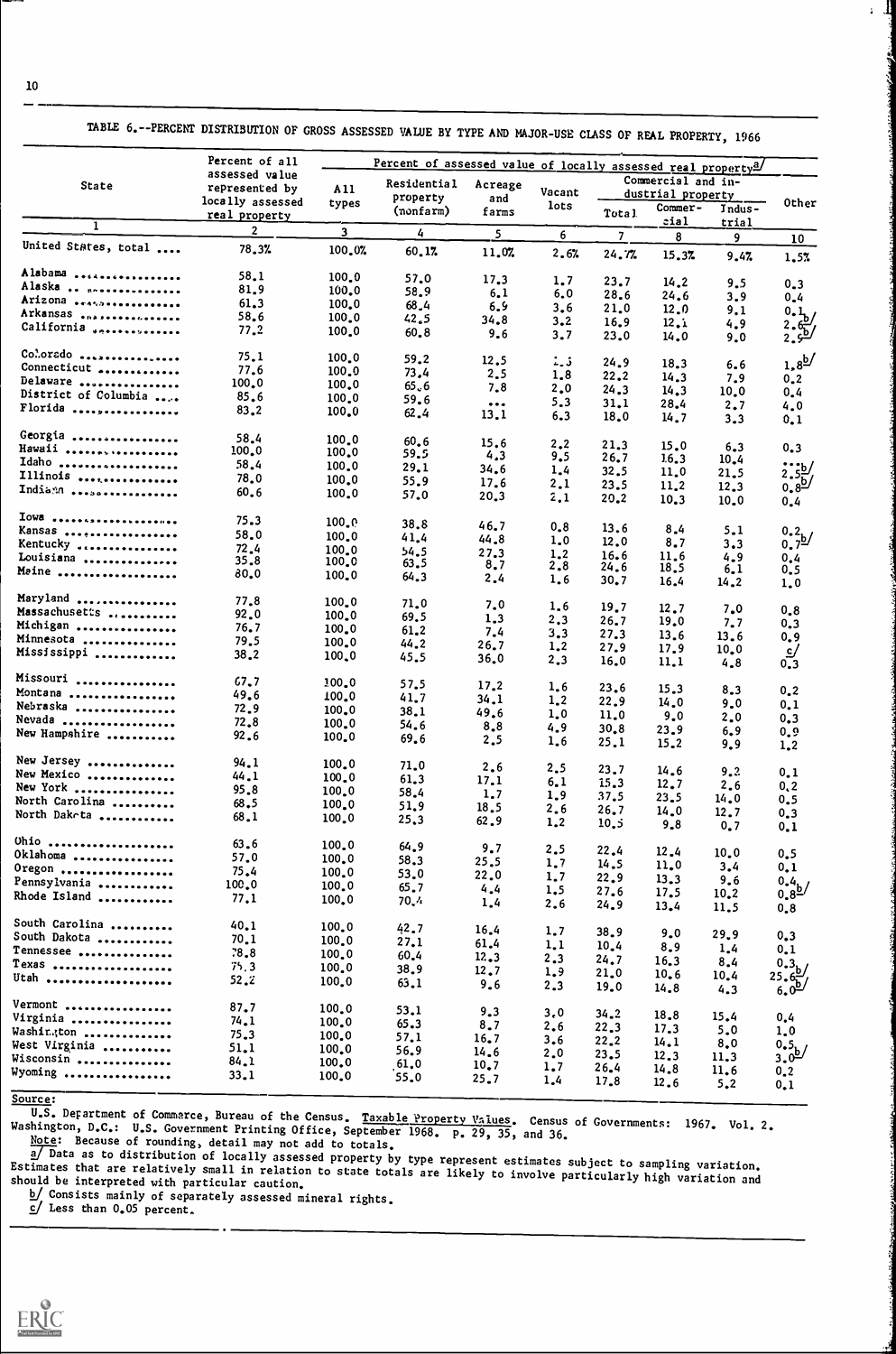|                         | Commercial   |                                           | Household                                                                                                                                          |          |
|-------------------------|--------------|-------------------------------------------|----------------------------------------------------------------------------------------------------------------------------------------------------|----------|
| <b>State</b>            | and          | Agricultural                              | personal                                                                                                                                           | Motor    |
|                         | industrial   | personalty                                | property                                                                                                                                           | vehicles |
|                         | $\mathbf{2}$ | 3                                         | 4                                                                                                                                                  | 5.       |
|                         |              |                                           |                                                                                                                                                    |          |
| Number of taxing states | 47           | 42                                        | 30                                                                                                                                                 | 21       |
|                         |              |                                           | $\mathbf{r}^{\underline{\mathbf{a}}\boldsymbol{\prime}}$                                                                                           |          |
| Alabama                 | т            | т                                         |                                                                                                                                                    |          |
| Alaska                  |              | L                                         | T                                                                                                                                                  |          |
| Arizona                 |              | т                                         |                                                                                                                                                    |          |
| Arkansas                |              |                                           | $\frac{r}{r^2}$                                                                                                                                    | E        |
| California              |              |                                           |                                                                                                                                                    | E        |
| Colorado                |              |                                           | E                                                                                                                                                  | Τ        |
| Connecticut             |              |                                           | E                                                                                                                                                  |          |
| Delaware                |              |                                           | E                                                                                                                                                  | E        |
| District of Columbia    |              | E                                         | $E_{\perp}$<br>$\overline{r}^{\underline{a}}$                                                                                                      | E        |
| Florida                 |              | T                                         |                                                                                                                                                    | E        |
| Georgia                 | Т            | T                                         | r <sup>a</sup>                                                                                                                                     | Ţ        |
| Hewaii                  | E            | E                                         | E                                                                                                                                                  | E        |
| Idaho                   |              | Т                                         | E                                                                                                                                                  | Е        |
| Illinois                |              |                                           | T                                                                                                                                                  | т        |
| Indiana                 |              |                                           | $\int_{\mathbf{T}}^{\mathbf{T}} d\mu$                                                                                                              | T        |
| Iowa                    |              |                                           |                                                                                                                                                    | E        |
| Kansas                  |              |                                           | Е                                                                                                                                                  | Т        |
| Kentucky                |              |                                           |                                                                                                                                                    |          |
| Louisiana               |              | E                                         |                                                                                                                                                    |          |
| Maine                   |              | ͳ                                         |                                                                                                                                                    |          |
| Maryland                |              | ͳ                                         |                                                                                                                                                    | E        |
| Massachusetts           |              |                                           | $\begin{array}{c}\n\underline{c}\prime_{\underline{a}}\\ L^{\underline{a}}\\ T^{\underline{a}}\\ T^{\underline{a}}\\ L^{\underline{a}}\end{array}$ | E        |
|                         |              |                                           |                                                                                                                                                    | E        |
| Michigan                |              |                                           |                                                                                                                                                    | E        |
| Minnesota               |              |                                           |                                                                                                                                                    | т        |
| Mississippi             |              |                                           |                                                                                                                                                    |          |
| Missouri                |              |                                           |                                                                                                                                                    |          |
| Montana                 |              |                                           |                                                                                                                                                    |          |
| Nebraska                |              |                                           |                                                                                                                                                    |          |
| Nevada                  |              |                                           |                                                                                                                                                    |          |
| New Hampshire           |              |                                           | $\bar{L}^{\underline{a}}$                                                                                                                          |          |
| New Jersey              |              | т                                         | $\mathbf{r}^{\underline{a}}$                                                                                                                       | E<br>E   |
| New Mexico              |              | т                                         |                                                                                                                                                    |          |
| New York                |              | E                                         | $\frac{E}{T}$ a/ $\frac{a}{T}$                                                                                                                     | E        |
| North Carolina          |              |                                           |                                                                                                                                                    | т        |
| North Dakota            |              |                                           |                                                                                                                                                    | E        |
| Ohio                    |              |                                           | $\frac{E}{T}a$                                                                                                                                     | E        |
| Oklahoma                |              |                                           |                                                                                                                                                    | E        |
| Oregon                  |              |                                           | E                                                                                                                                                  |          |
| Pennsylvania            |              | E                                         | $\frac{E}{T}a$                                                                                                                                     |          |
| Rhode Island            |              | т                                         |                                                                                                                                                    | T        |
| South Carolina          |              | Τ                                         | E                                                                                                                                                  | T        |
| South Dakota            |              | T                                         | $\frac{r_a}{r_a}$                                                                                                                                  |          |
| Tennessee               |              | T                                         |                                                                                                                                                    | T        |
| Texas                   | т            | T                                         | $\mathtt{T}^{\underline{\mathrm{a}}\boldsymbol{\mathcal{J}}}$                                                                                      | Τ        |
| Utah                    | т            | Υ,                                        | E                                                                                                                                                  | T        |
|                         |              | $\mathbf{r}^{\underline{\text{d}}\prime}$ | E                                                                                                                                                  | E        |
| Vermont                 |              | Τ                                         | L                                                                                                                                                  | Ţ        |
| Virginia                |              | т                                         |                                                                                                                                                    | E        |
| Washington              | Υ            | т                                         | $\frac{E}{T}$ a/                                                                                                                                   | т        |
| West Virginia           | T            |                                           |                                                                                                                                                    | E        |
| Wisconsin               |              | т                                         | $\frac{E}{T}a$                                                                                                                                     | E        |
| Wyoming                 | T            |                                           |                                                                                                                                                    |          |

# TABLE 7.--LEGAL COVERAGE CF MAJOR TYPES OF TANGIBLE PERSONAL PROPERTY BY LOCAL GENERAL PROPERTY TAXES, BY STATE, 1966

Source:

U.S. Department of Commerce, Bureau of the Census. Taxable Property Values. Census of Governments: 1967. Vol. 2. Washington, D.C.: U.S. Government Printing Office, September 1968. p. 5.

Note: T denotes legal taxability, E denotes exemption; L denotes local option; except in Virginia, the tion to exempt these items is exercised in most jurisdictions.

a/ Subject to legal provisions for partial exemptions.

b/ Machinery is exempt.

 ${\tt c}/$  Television sets only.

J Machinery and equipment are exempt; livestock and poultry are subject to legal provisions for partial exemptions.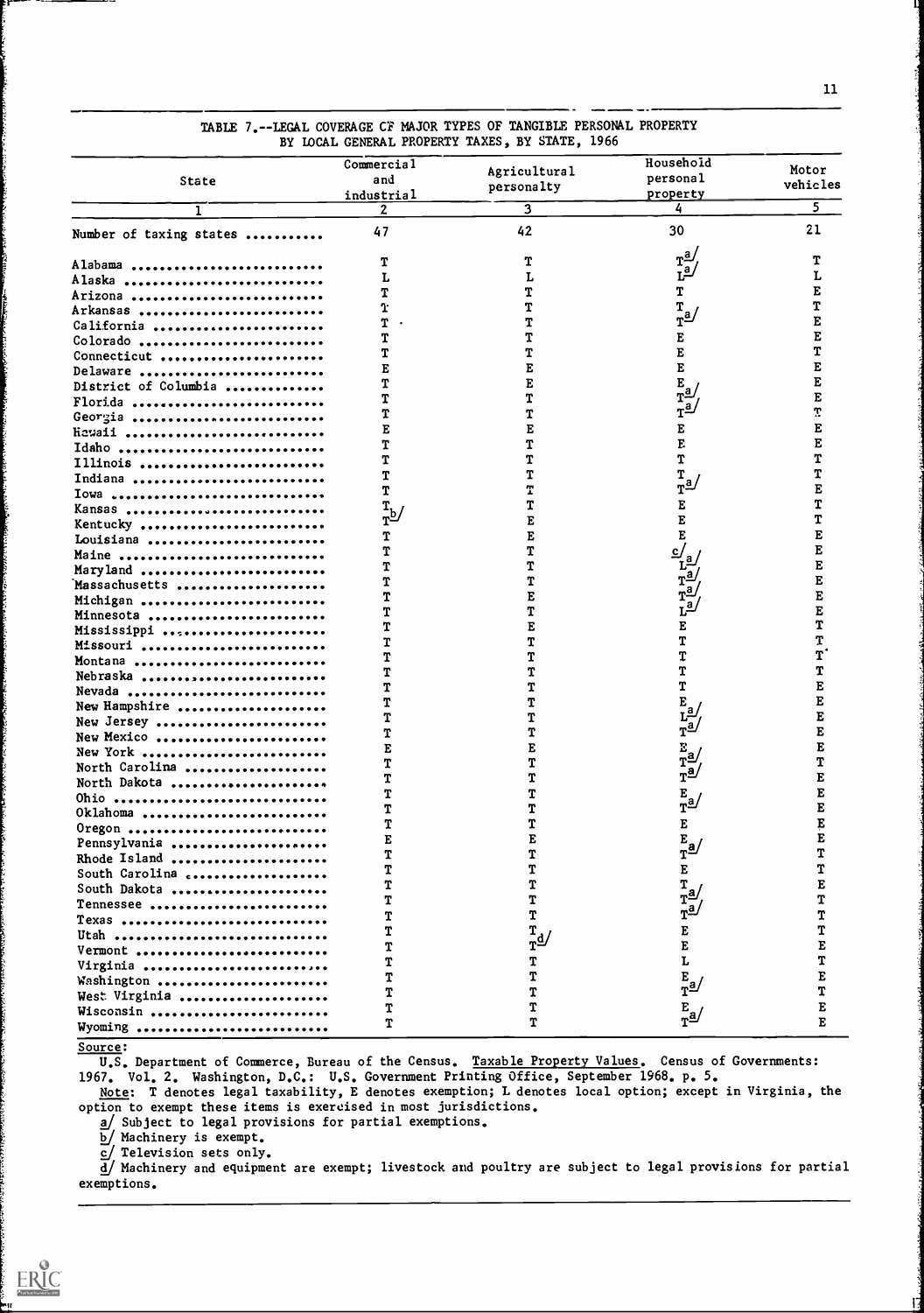|                      | All locally              |        | Residential proper-          |                         |                |               |                       |                  |                         |
|----------------------|--------------------------|--------|------------------------------|-------------------------|----------------|---------------|-----------------------|------------------|-------------------------|
|                      | assessed                 |        | ties (nonfarm) <sup>D/</sup> | Acreage                 |                |               | Commercial and indus- | Other, com-      |                         |
| <b>State</b>         | taxable                  |        | Single-fam-                  | and                     | Vacant         |               | trial properties      |                  | bined, and              |
|                      | real                     | Total  | ily houses                   | farm                    | lots           | Total         | Commer-               | Indus-           | unallocable             |
|                      | properties <sup>3/</sup> |        | only                         | properties              |                |               | cial                  | trial            | properties              |
|                      | 2                        | 3      | 4                            | 5                       | 6              | 7             | 8                     | 9                | 10                      |
| United States, total | 74,832                   | 42,329 | 40,436                       | 14,085                  | 14,250         | 2,487         | 2,112                 | 376              | 1,679                   |
| Alabama              | 1,199                    | 648    | 642                          | 364                     | 134            | 46            | 43                    | 2                |                         |
| Alaska               | 77                       | 32     | 30                           | 8                       | 33             | 3             | 3                     | <u>c/</u>        |                         |
| Arizona              | 643                      | 339    | 335                          | 64                      | 233            |               | 7                     | 1                | ∕اءِ<br>/ء              |
| Arkansas             | 1,441                    | 335    | 333                          | 569                     | 429            | 31            | 29                    | $\mathbf{2}$     | $78\frac{d}{4}$         |
| California           | 5,965                    | 4,140  | 3,768                        | 482                     | 1,009          | 249           | 201                   | 48               |                         |
| Colorado ,           | 779                      | 466    | 447                          | 98                      | 141            | 26            | 22                    |                  |                         |
| Connecticut          | 838                      | 644    | 631                          | 32                      | 127            |               |                       | 4                |                         |
| Delaware             | 175                      | 119    | 116                          | 17                      |                | 34            | 30                    | 4                |                         |
| District of Columbia | 146                      | 120    | 109                          |                         | 29             | 8             | 7                     |                  |                         |
| Florida              | 2,913                    | 1,523  |                              | $\bullet\bullet\bullet$ | 20             | 6             | 5                     | <u>ی</u>         | <u>c/</u>               |
|                      |                          |        | 1,475                        | 307                     | 1,004          | 77            | 68                    | 9                | 3                       |
| Georgia              | 1,318                    | 813    | 793                          | 269                     | 133            | 52            | 46                    | 7                | 1                       |
| Hawaii               | 218                      | 102    | 94                           | 6                       | 102            | 8             | 5                     | 2                |                         |
| Idaho                | 295                      | 133    | 133                          | 109                     | 38             | 13            |                       |                  |                         |
| Illinois             | 3,806                    | 2,170  | 1,962                        | 714                     | 724            | 109           | 11                    | 1                | $\frac{2d}{89d}$        |
| Indiana              | 2,287                    | 1,212  | 1,199                        | 477                     |                |               | 80                    | 29               |                         |
| Iowa                 | 1,727                    | 643    | 637                          |                         | 540            | 56            | 42                    | 13               | $\overline{\mathbf{c}}$ |
| Kansas               | 1,389                    | 591    |                              | 846                     | 184            | 52            | 47                    | 4                | $\frac{3}{25}$          |
| Kentucky             | 1,030                    |        | 586                          | 509                     | 236            | 26            | 23                    | 3                |                         |
| Louisiana            |                          | 667    | 661                          | 226                     | 98             | 37            | 35                    | 3                | 1                       |
|                      | 1,073                    | 681    | 649                          | 149                     | 207            | 35            | 32                    | 3                | $\overline{2}$          |
| Maine                | 453                      | 277    | 268                          | 78                      | 76             | 20            | 14                    | 6                | 3                       |
| Maryland             | 1,066                    | 766    | 759                          | 75                      | 1/8            |               |                       |                  |                         |
| Massachusetts        | 1,900                    | 1,326  | 1,226                        | 84                      | 391            | 44            | 38                    | 6                | 3                       |
| Michigan             | 3,386                    | 2,110  | 2,010                        |                         |                | 93            | 82                    | 11               | 5                       |
| Minnesota            | 1,354                    | 704    | 697                          | 536                     | 597            | 130           | 107                   | 23               | 13                      |
| Mississippi          | 812                      | 351    |                              | 412                     | 173            | 64            | 56                    | 9                | /ء<br>/⊇                |
| Missouri             | 1,826                    |        | 350                          | 328                     | 115            | 17            | 16                    |                  |                         |
| Montana              |                          | 987    | 967                          | 512                     | 278            | 47            | 39                    | 7                | 3                       |
|                      | 351                      | 144    | 140                          | 152                     | 39             | 14            | 10                    | 4                | 3                       |
| Nebraska             | 707                      | 328    | 325                          | 271                     | 92             | 16            | 14                    | 2                |                         |
| Nevada               | 180                      | 91     | 86                           | 30                      | 50             | 9             | 7                     | 2                |                         |
| New Hampshire        | 432                      | 261    | 256                          | 84                      | 67             | 14            | 13                    | $\mathbf{1}$     |                         |
| New Jersey           | 1,999                    | 1,436  | 1,402                        | 53                      | 390            | 119           | 104                   |                  |                         |
| New Mexico           | 376                      | 203    | 202                          | 46                      | 118            | 8             |                       | 15               | <u>୍</u>                |
| New York             | 4,076                    | 2,860  | 2,295                        | 341                     | 626            |               | 8                     | <u>c/</u>        | $\mathbf{1}$            |
| North Carolina       | 1,899                    | 1,094  | 1,077                        | 368                     | 361            | 240           | 195                   | 46               |                         |
| North Dakota         | 459                      | 98     | 98                           | 265                     |                | 75            | 65                    | 9                |                         |
| 0hio                 | 3,940                    | 2,377  | 2,340                        |                         | 83             | 12            | 12                    | 1                | $\frac{c}{17}$          |
| 0klahoma             | 1,565                    | 704    |                              | 455                     | 996            | 95            | 80                    | 15               |                         |
| 0regon               | 835                      | 481    | 702                          | 340                     | 501            | 19            | 17                    | $\boldsymbol{2}$ | $\mathbf{1}$            |
| Pennsylvania         |                          |        | 475                          | 183                     | $\mathbb{Z}^2$ | 25            | 21                    | 4                |                         |
|                      | 3,822                    | 2,794  | 2,710                        | 282                     | 527            | 169           | 148                   | 21               | $\frac{4}{51}$          |
| Rhode Island         | 307                      | 199    | 153                          | 10                      | 81             | 14            | 11                    | 3                | $\mathbf{3}$            |
| South Carolina       | 774                      | 481    | 479                          | 140                     | 136            |               |                       |                  |                         |
| South Dakota         | 525                      | 143    | 142                          | 309                     |                | 16            | 13                    | 3                |                         |
| Tennessee            | 1,313                    | 752    | 739                          |                         | 58             | 14            | 13                    | 1                |                         |
| Texas                | 5,987                    |        |                              | 342                     | 190            | 27            | 24                    | 3                |                         |
|                      |                          | 2,504  | 2,489                        | 1,268                   | 1,015          | 112           | 92                    | 20               | $1,088\frac{0}{2}$      |
| Utah                 | 384                      | 224    | 222                          | 82                      | 64             | $\mathbf{11}$ | 10                    | <u>c/</u>        |                         |
| Vermont              | 188                      | 104    | 100                          | 30                      | 41             | 11            | 9                     | $\mathbf{2}$     |                         |
| Virginia             | 1,682                    | 862    | 855                          | 334                     | 441            | 37            | 34                    | 4                |                         |
| Washington           | 1,760                    | 872    | 863                          | 369                     | 486            | 30            | 27                    | $\mathbf{3}$     |                         |
| West Virginia        | 902                      | 411    | 408                          | 233                     | 138            | 19            | 17                    | $\cdot$          | $101^{3}$               |
| Wisconsin            | 2,146                    | 929    | 923                          | 810                     | 318            | 88            | 79                    |                  |                         |
| Wyoming              | 108                      | 77     | 76                           | 18                      | 10             | 3             |                       | S                | ∕اءِ<br>∕ا              |
|                      |                          |        |                              |                         |                |               | 3                     | <u>c/</u>        |                         |

TABLE 8.--NUMBER OF LOCALLY ASSESSED TAXABLE REAL PROPERTIES, BY TYPE OF PROPERTY AND BY STATE, 1966 (in thousands)

Source:

U.S. Department of Commerce, Bureau of the Census. Taxable Property Values. Census of Governments: 1967. Vol. 2.<br>Washington, D.C.: U.S. Government Printing Office, September 1968. Table 6, p. 37-38.

Note: Because of rounding, detail may not add to totals.<br>a/Data as to distribution of locally assessed property by type represent estimates subject to sampling variation. Estimates that are relatively small in relation to state totals are likely to involve particularly high variation and<br>should be interpreted with particular caution.

The residual difference between "Total" and"Single-family houses only" should not be taken as a reliable estimate for<br>"Other residential properties."

C/ Fewer than 500 properties.

Consists mainly of separately assessed mineral properties.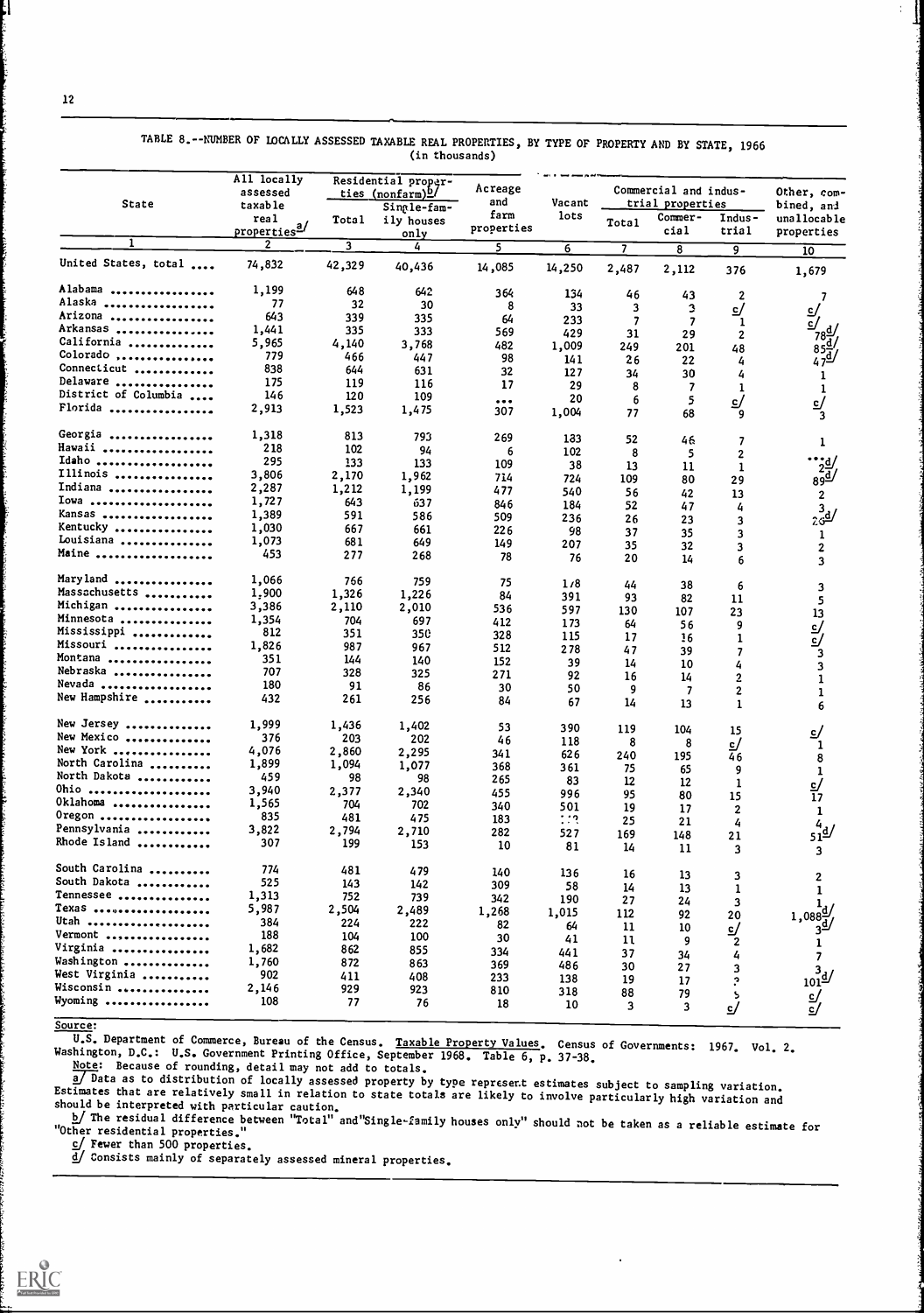| <b>State</b>             | All iocally<br>assessed<br>taxable | Residential proper-<br>ties (nonfarm) _<br>Single-fam- |                    | Acreage<br>and                        | Vacant       | Commercial and indus-<br>trial properties |                 |                           | Other, com-<br>bined, and                                                         |
|--------------------------|------------------------------------|--------------------------------------------------------|--------------------|---------------------------------------|--------------|-------------------------------------------|-----------------|---------------------------|-----------------------------------------------------------------------------------|
|                          | real<br>properties <sup>a/</sup>   | Total<br>ily houses<br>only                            | farm<br>properties | lots                                  | Total        | Commer-<br>cial                           | Indus-<br>trial | unallocable<br>properties |                                                                                   |
|                          | $\mathbf{2}$                       | $\boldsymbol{\beta}$                                   | $\frac{4}{1}$      | $\overline{\mathsf{S}}$               | 6            | $\overline{7}$                            | 8               | 9                         |                                                                                   |
| United States, total     | 100.07                             | 56.6%                                                  | 54.0%              | 18.87                                 | 19.0%        | 3.3%                                      | 2.8%            | 0.5%                      | 10<br>2.27                                                                        |
| Alabama                  | 100.0                              | 54.1                                                   | 53.6               | 30.4                                  | 11.1         | 3,8                                       |                 |                           |                                                                                   |
| Alaska                   | 100.0                              | 41.8                                                   | 38.9               | 10.7                                  | 43.5         | 3.7                                       | 3,6             | 0,2                       | 0.6                                                                               |
| Arizona                  | 100.0                              | 52.7                                                   | 52.2               | 9,9                                   | 36.2         | 1,1                                       | 3.5             | 0.2                       | 0.4                                                                               |
| Arkansas                 | 100, 0                             | 23.2                                                   | 23.1               | 39.5                                  | 29.8         | 2.1                                       | 1,0             | 0.1                       |                                                                                   |
| California               | 100.0                              | 69.4                                                   | 63.2               | 8.1                                   | 16.9         | 4.2                                       | 2.0             | 0.1                       |                                                                                   |
| Colorado                 | 100.0                              | 59.8                                                   | 57.4               | 12.6                                  | 18.1         | 3,4                                       | 3,4             | 0.8                       | $5.4d/$<br>$1.4d/$<br>$6.1d/$                                                     |
| Connecticut              | 100.0                              | 76.9                                                   | 75.2               | 3.9                                   | 15.1         | 4.1                                       | 2.8             | 0.5                       |                                                                                   |
| Delaware                 | 100.0                              | 68.3                                                   | 66.6               | 9.7                                   | 16.7         |                                           | 3.6             | 0.5                       | 0,1                                                                               |
| District of Columbia     | 100,0                              | 82,1                                                   | 74.5               |                                       | 13.8         | 4.5                                       | 3.7             | 0,8                       | 0, 8                                                                              |
| Florida                  | 100.0                              | 52.3                                                   | 50.6               | $\bullet$ $\bullet$ $\bullet$<br>10.5 | 34.5         | 3.8                                       | 3.7             | 0.1                       | 0.3                                                                               |
|                          |                                    |                                                        |                    |                                       |              | 2.6                                       | 2.3             | 0.3                       | 0.1                                                                               |
| Georgia                  | 100.0                              | 61.7                                                   | 60.2               | 20.4                                  | 13.9         | 4.0                                       | 3,5             | 0.5                       | 0.1                                                                               |
| Hawaii                   | 100.0                              | 46.8                                                   | 43.3               | 2.8                                   | 46.8         | 3.6                                       | 2.5             | 1,1                       |                                                                                   |
| Idaho                    | 100.0                              | 45.2                                                   | 45.2               | 36.9                                  | 12.8         | 4.3                                       | 3.9             | 0,4                       | $\frac{1}{0.8d}$<br>2.3 <sup>d</sup>                                              |
| Illinois                 | 100.0                              | 57.0                                                   | 51.5               | 18.8                                  | 19.0         | 2.9                                       | 2,1             |                           |                                                                                   |
| Indiana                  | 100.0                              | 53.0                                                   | 52.4               | 20.9                                  | 23.6         | 2,4                                       | 1.9             | 0,8                       |                                                                                   |
| Iowa                     | 100.0                              | 37.2                                                   | 36.9               | 49.0                                  | 10.7         | 3.0                                       | 2.7             | 0,6                       | 0.1                                                                               |
| Kansas                   | 100.0                              | 42.6                                                   | 42.2               | 36.7                                  | 17.0         | 1.9                                       |                 | 0.3                       | $\frac{0.2}{1.9}$                                                                 |
| Kentucky                 | 100.0                              | 64.8                                                   | 64.2               | 22.0                                  | 9.5          |                                           | 1,7             | 0,2                       |                                                                                   |
| Louisiana                | 100.0                              | 63.5                                                   | 60.5               | 13.9                                  | 19.3         | 3.6                                       | 3.4             | 0.3                       | 0.1                                                                               |
| Maine                    | 100.0                              | 61.0                                                   | 59.2               | 17.2                                  | 16.8         | 3.3<br>4.3                                | 3,0<br>3.0      | 0.3<br>1,4                | 0.2                                                                               |
| Maryland                 | 100.0                              |                                                        |                    |                                       |              |                                           |                 |                           | 0.7                                                                               |
| Massachusetts            | 100.0                              | 71.9                                                   | 71.2               | 7.9                                   | 16.7         | 4.1                                       | 3,6             | 0, 5                      | 0.3                                                                               |
| Michigan                 | 100.0                              | 69.8                                                   | 64.5               | 4.4                                   | 20.6         | 4.9                                       | 4.3             | 0, 6                      | 0.3                                                                               |
|                          |                                    | 62.3                                                   | 59.4               | 15.8                                  | 17.6         | 3.8                                       | 3,2             | 0.7                       | 0,4                                                                               |
| Minnesota                | 100.0                              | 52.0                                                   | 51.5               | 30.5                                  | 12.8         | 4.8                                       | 4,1             | 0.7                       |                                                                                   |
| Mississippi              | 100.0                              | 43.3                                                   | 43.1               | 40.4                                  | 14.2         | 2.7                                       | 1.9             | 0,2                       | راء<br>ري<br>0.2                                                                  |
| Missouri                 | 100.0                              | 54.0                                                   | 53.0               | 28.1                                  | 15.2         | 2.6                                       | 2,2             | 0,4                       |                                                                                   |
| Montana                  | 100.0                              | 41.0                                                   | 39.9               | 43.2                                  | 11.0         | 4.0                                       | 2,7             | 1,2                       | 0.8                                                                               |
| Nebraska                 | 100.0                              | 46.3                                                   | 45.9               | 38.3                                  | 13.0         | 2.3                                       | 2,0             | 0, 3                      | 0.1                                                                               |
| Nevada                   | 100.0                              | 50.4                                                   | 47.9               | 16,6                                  | 27.6         | 5.0                                       | 3.7             | 1,2                       | 0.5                                                                               |
| New Hampshire            | 100.0                              | 50.4                                                   | 59.2               | 19.4                                  | 15.5         | 3,3                                       | 3.0             | 0.2                       | 1.4                                                                               |
| New Jersey               | 100.0                              | 71.9                                                   | 70.2               | 2.7                                   |              |                                           |                 |                           |                                                                                   |
| New Mexico               | 100,0                              | 53.9                                                   | 53.7               | 12.3                                  | 19.5         | 6.0                                       | 5.2             | 0, 8                      | $\frac{c}{c}$                                                                     |
| New York                 | 100, 0                             | 70.2                                                   | 56.3               | 8,4                                   | 31.3         | 2,2                                       | 2,1             | 0.1                       |                                                                                   |
| North Carolina           | 100,0                              | 57.6                                                   | 56.7               | 19,4                                  | 15.4         | 5.9                                       | 4.8             | 1,1                       | 0.2                                                                               |
| North Dakota             | 100,0                              | 21.4                                                   | 21.3               | 57.8                                  | 19.0         | 3.9                                       | 3.5             | 0.5                       | 0.1                                                                               |
| Ohio                     | 100, 9                             | 60.3                                                   | 59.4               | 11.6                                  | 18.2         | 2,7                                       | 2.6             | 0.1                       | <u>ی</u>                                                                          |
| 0klahoma                 | 100.0                              | 45.0                                                   | 44.9               |                                       | 25.3         | 2,4                                       | 2,0             | 0,4                       | 0.4                                                                               |
| Oregon                   | 100.0                              | 57.5                                                   | 56.9               | 21.7                                  | 32.0         | 1,2                                       | 1,1             | 0,1                       | 0,1                                                                               |
| Pennsylvania             | 100, 0                             | 73.1                                                   | 70.9               | 21,9                                  | 17.0         | 3,1                                       | 2,6             | 0.5                       |                                                                                   |
| Rhode Island             | 100,0                              | 64.9                                                   | 49.8               | 7,4<br>3.1                            | 13.8<br>26.2 | 4.4                                       | 3.9             | 0.6                       | $0.5$ <sub>1.3</sub> $\frac{1}{2}$                                                |
|                          |                                    |                                                        |                    |                                       |              | 4.6                                       | 3.5             | 1,1                       | 1,1                                                                               |
| South Carolina           | 100.0                              | 62.1                                                   | 61.9               | 18.0                                  | 17.6         | 2.0                                       | 1.7             | 0,4                       | 0, 3                                                                              |
| South Dakota             | 100.0                              | 27.2                                                   | 27.1               | 58.8                                  | 11.1         | 2.7                                       | 2.5             | 0.2                       | 0.2                                                                               |
| Tennessee                | 100.0                              | 57.3                                                   | 56.3               | 26.1                                  | 14.5         | 2.1                                       | 1,8             | 0.2                       |                                                                                   |
| Texas                    | 100.0                              | 41,8                                                   | 41.6               | 21.2                                  | 17.0         | 1,9                                       | 1,5             | 0.3                       | $\begin{array}{c} 0.1 \\ 18.2 \frac{\mathrm{d}}{\mathrm{0.8}} \\ 0.8 \end{array}$ |
| Utah                     | 100.0                              | 58.3                                                   | 57.8               | 21.4                                  | 16.8         | 2,8                                       | 2.6             |                           |                                                                                   |
| Vermont                  | 100,0                              | 55.5                                                   | 53.1               | 16.2                                  | 22.0         | 6.0                                       | 5.0             | 0.1                       |                                                                                   |
| Virginia                 | 100.0                              | 51.3                                                   | 50,8               | 19.9                                  | 26.2         | 2,2                                       |                 | 1.0                       | 0.3                                                                               |
| Washington               | 100.0                              | 49.5                                                   | 49.1               | 21.0                                  | 27.6         | 1,7                                       | 2.0             | 0,2                       | 0,4                                                                               |
| West Virginia            | 100.0                              | 45.5                                                   | 45.2               | 25.8                                  | 15.3         | 2, 2                                      | 1,5             | 0,2                       | $\frac{0.2}{11.2}d/$                                                              |
| Wisconsin                | 100.0                              | 43.3                                                   | 43.0               | 37.7                                  | 14.8         | 4.1                                       | 1.8             | 0.3                       |                                                                                   |
| Wyoming                  | 100,0                              | 71.1                                                   | 70.8               | 16.7                                  | 8.9          | 3,2                                       | 3,7             | 0,4                       | ∕⊴                                                                                |
| $\overline{\phantom{a}}$ |                                    |                                                        |                    |                                       |              |                                           | 3.0             | 0.2                       | 0.1                                                                               |

# TABLE 9.--PERCENT DISTRIBUTION OF LOCALLY ASSESSED TAXABLE REAL PROPERTIES, BY TYPE OF PROPERTY AND BY STATE, 1966

ERIC

Washington, D.C.: U.S. Government Printing Office, September 1968. Table 7, p. 39-40.<br>Note: Because of rounding, detail may not add to totals. U.S. Department of Commerce, Bureau of the Census. Taxable Property Values. Census of Governments: 1967. Vol. 2.

a/ Data as to distribution of locally assessed property by type represent estimates subject to sampling variation. Estimates that are relatively small in relation to state totals are likely to involve consectable to sampling variation.

aboralists that are relatively small in relation to state totals are likely to involve especially high variation and<br>should be interpreted with particular caution. should be interpreted with particular caution.<br>
b/ The residual difference between "Total" and "Other residential properties."

"Single-family houses only" should not be taken as a reliable estimate for

c/ Less than 0.05 percent.

di Consists mainly of separately assessed mineral properties.

Source: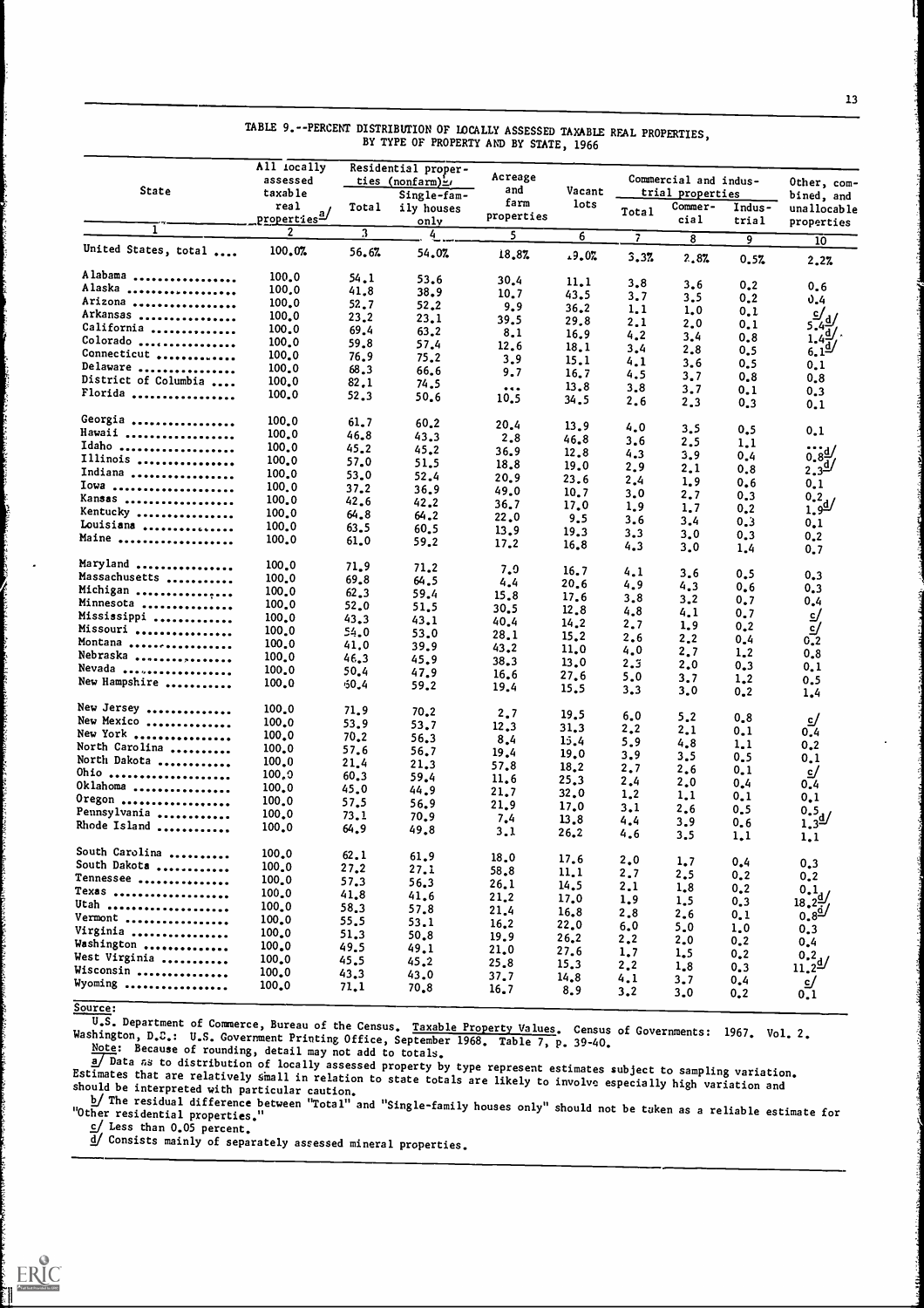14

|                      | All locally    | Residential             | Single family    | Acreage                 |        | Commercial          |
|----------------------|----------------|-------------------------|------------------|-------------------------|--------|---------------------|
| <b>State</b>         | assessed       | properties              | nonfarm houses   | and                     | Vacant | and                 |
|                      | taxable real   | (nonform)               | only (previously | farm                    | lots   | industrial          |
|                      | property       |                         | occupied)        | properties              |        | properties          |
| 1                    | $\overline{2}$ | $\overline{\mathbf{3}}$ | 4                | 5.                      | 6      | 7 <sup>1</sup>      |
| United States, total | 32.6%          | 34.9%                   | 34.5%            | 17.8%                   | 24.1%  | 33.9%               |
| Alabama              | 19.7           | 22.4                    | 22.3             | 8,8                     | 17.6   | 11.0                |
| Alaska               | 81.0           | 85.5                    | 86.0             | 51.9                    | 65.6   | 70.0                |
| Arizona              | 16.1           | 18.7                    | 18.9             | 8,7                     | 7.3    | 11.8                |
| Arkansas             | 12.2           | 16.0                    | 16.0             | 6.7                     | 6.8    | 14.9                |
| California           | 18.9           | 19.7                    | 19.7             | 12.7                    | 15.4   | 18.2                |
| Colorado             | 25.3           | 27.0                    | 27.2             | 20.6                    | 13.1   |                     |
| Connecticut          | 51,2           | 53.8                    | 54.6             | 27.5                    |        | 23.7                |
| Delaware             | 48.4           | 53.6                    | 53.4             | 25.4                    | 35.4   | 47.0                |
| District of Columbia | 42.8           | 43.8                    | 43.2             |                         | 28.7   | 50.7                |
| Florida              | 68.9           | 78.1                    | 78.3             | $\bullet\bullet\bullet$ | 30.5   | 39.5                |
|                      |                |                         |                  | 32.0                    | 44.4   | 57.2                |
| Georgia              | 34.9           | 39.3                    | 39.7             | 13.2                    | 22.1   | 24.5                |
| Hawaii               | 57.3           | 61,4                    | 62.4             | 26.7                    | 45.9   | 55.2                |
| Idaho                | 11.0           | 11.4                    | 11.4             | 9.7                     | 10.5   | 10.4                |
| Illinois             | 41.2           | 41.9                    | 41.7             | 28.6                    | 30.7   | 54.3                |
| Indiana              | 24.5           | 25.6                    | 25.6             | 18.6                    | 18.3   | 25.7                |
| Iowa                 | 24.1           | 24.7                    | 24.6             | 20.0                    | 15.3   | 28.7                |
| Kansas               | 18.8           | 19.5                    | 19.4             | 14.3                    | 14.9   | 24.0                |
| Kentucky             | 84.0           | 90.5                    | 91.4             | 61.2                    | 58.6   | 72.8                |
| Louisiana            | 17.1           | 18.0                    | 17.8             | 10,0                    | 9.7    | 18.2                |
| Maine                | 50.8           | 59.2                    | 58.6             | 15.8                    | 39.2   | 63.3                |
| Maryland             | 43.6           | 50.2                    | 50.1             | 18.5                    | 28.6   | 44.5                |
| Massachusetts        | 46.3           | 48.2                    | 49.1             | 16.3                    | 24.5   | 50.2                |
| Michigan             | 28.0           | 28.7                    | 28.2             | 21.9                    | 26.6   | 28.2                |
| Minnesota            | 11.2           | 10.8                    | 10.8             | 13.3                    | 8.1    | 14.4                |
| Mississippi          | 13.5           | 16.6                    | 16.5             | 7.9                     | 10.8   | 14.3                |
| Missouri             | 25.4           | 27.9                    | 27.6             | 15.5                    | 19.6   | 26.9                |
| Montana              | 11.7           | 13.2                    | 13.3             | 6.5                     | 10.3   |                     |
| Nebraska             | 28.5           | 31.6                    | 31.8             | 22.3                    | 17.6   | 12.4                |
| Nevada               | 25.3           | 28.4                    | 29.4             | 16.1                    | 16.4   | 23.5                |
| New Hampshire        | 53.8           | 55.1                    | 54.6             | 31.6                    | 32.4   | 19.5<br>64.8        |
|                      | 62.0           |                         |                  |                         |        |                     |
| New Jersey           | 19.2           | 65.9                    | 66.1             | 27.3                    | 47.2   | 57.6                |
| New Mexico           |                | 23.0                    | 23.2             | 8.1                     | 11.4   | 18.0                |
| New York             | 35.1           | 35.4                    | 31.9             | 16.5                    | 28.8   | 45.1                |
| North Carolina       | 48.0           | 53.3                    | 53.1             | 23.9                    | 32.1   | 52.6                |
| North Dakota         | 11.6           | 11.5                    | 11.5             | 10.3                    | 9.3    | 16.1                |
| Ohio                 | 35.3           | 37.1                    | 37.0             | 23.9                    | 25.0   | 32.1                |
| Oklahoma             | 17.8           | 20,9                    | 20.8             | 8,2                     | 10.1   | 17.6                |
| Oregon               | 20.2           | 21.7                    | 21.8             | 14.1                    | 14.6   | 19.5                |
| Pennsylvania         | 31.4           | 33.3                    | 32.8             | 14.7                    | 25.3   | 36.3                |
| Rhode Island         | 54.8           | 57.2                    | 56.2             | 37.1                    | 31.5   | 56.2                |
| South Carolina       | 5.0            | 5.3                     | 5.4              | 3,6                     | 4.3    | 5.2                 |
| South Dakota         | 37.3           | 38.1                    | 37.9             | 33.0                    | 29.5   | $\bullet$ .<br>46.3 |
| Tennessee            | 26.2           | 28.9                    | 28.9             | 11.6                    | 21.9   | 23.7                |
| Texas                | 19.1           | 21.6                    | 21.7             | 10.6                    | 15.7   | 19.6                |
| Utah                 | 15.4           | 16.1                    | 16.2             | 9.0                     | 12.8   | 17.9                |
| Vermont              | 31.7           | 34.2                    | 32.8             | 21.0                    | 28.5   | 35.2                |
| Virginia             | 29.9           | 33.7                    | 33.4             | 14.1                    | 25.1   | 26.6                |
| Washington           | 15.3           | 16.7                    | 16.6             | 9.7                     | 13.0   | 16.6                |
| West Virginia        | 38.0           | 39.5                    | 39.1             | 33.7                    | 28.8   | 38.2                |
| Wisconsin            | 52.9           | 54.9                    | 55.0             | 47.7                    | 32.6   | 53.1                |
| Wyoming              | 19.0           | 20.1                    | 20.2             | 13.8                    | 13.3   | 20.4                |

TABLE 10.--SIMPLE SALES-BASED AVERAGE RATIO OF ASSESSED VALUE TO SALES PRICE, BY TYPE OF LOCALLY ASSESSED TAXABLE REAL PROPERTY AND BY STATE, 1966a/

Source:

U.S. Department of Commerce, Bureau of the Census. Taxable Property Values. Census of Governments: 1967. Vol. 2. Washington, D.C.: U.S. Government Printing Office, September 1968. Table 9, p. 42-47;<br>Table 11, p. 74. Table 11, p. 74.<br>a/ These data are estimates subject to sampling variation.

b/ Excluded are new single-family houses not previously occupied.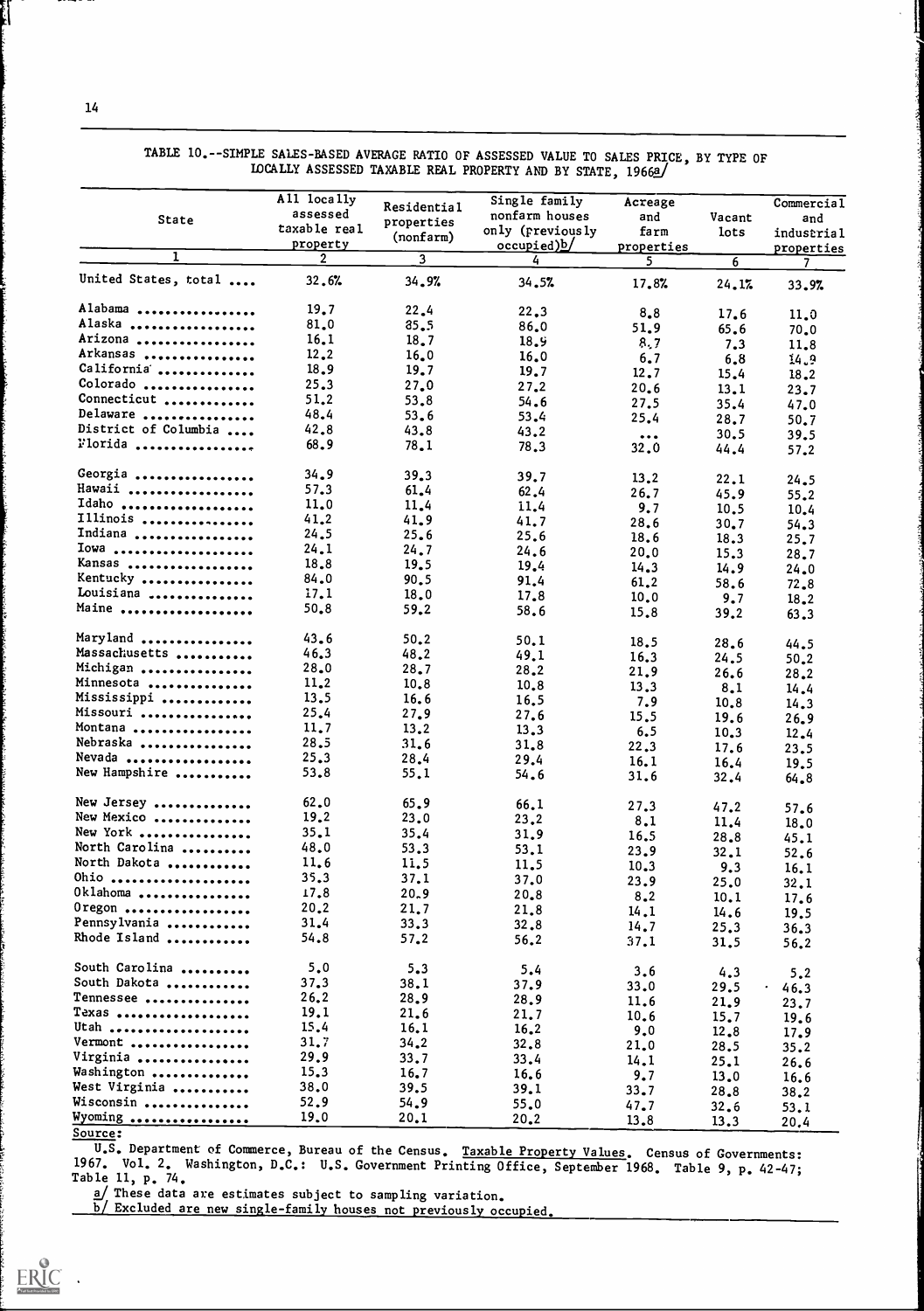|                             | All locally                    | Residential  | Acreage                 |                | Commercial and   |
|-----------------------------|--------------------------------|--------------|-------------------------|----------------|------------------|
| State                       | assessed taxable               | properties   | and farm                | Vacant         | industrial       |
|                             | real property                  | (nonfarm)b/  | properties              | lots           | properties       |
|                             | $\mathbf{2}$                   | $\mathbf{3}$ | 4                       | $\overline{5}$ | 6                |
|                             |                                |              |                         |                |                  |
| United States <sup>C/</sup> | 30.8%                          | 34.6%        | 18.8%                   | 23.9%          | $35.62^{\circ}$  |
|                             |                                |              |                         |                |                  |
| Alabama                     | 14.9                           | 20.4         | 8.8                     | 15.7           | 11.0             |
| Alaska                      | $77.5^{\circ}$                 | 83.6         | 51,9                    | 65.6           | $\mathcal{L}$    |
| Arizona                     | 15.4                           | 18.2         | 8.7                     | 7.3            | 12.4             |
| Arkansas                    | 9.8                            | 15.3         | 6.8                     | 4.9            | 14.9             |
| California                  | 18.7                           | 19.7         | 14.1                    | 15.4           | 18.4             |
| Colorado                    | 24.6                           | 26.7         | 19.9                    | 13.1           | 24.0             |
| Connecticut                 | 50.9,                          | 53.7         | 27.5                    | 35.4           | 47.7             |
| Delaware                    | 45.6 <sup><math>2</math></sup> | 51.6         | 25.7                    | 28.7           | $\mathbf{S}$     |
| District of Columbia        | 42.2                           | 43.9         | $\bullet\bullet\bullet$ | 30.5           | 39.2             |
| Florida                     | 61.3                           | 76.7         | 32.1                    | 43.4           | 58.6             |
|                             | 24.3                           |              |                         |                |                  |
| Georgia                     | $55.8^{C/2}$                   | 31.2         | 13.2                    | 22.2           | 24.5             |
| Hawaii                      | $10.4$ <sup>c/</sup>           | 60.2         | 26.7                    | 45.8           | $\mathcal{Q}$    |
| Idaho                       |                                | 11.3         | 9.8                     | 10.5           | $\mathbf{C}$     |
| Illinois                    | 39.3                           | 41.9         | 30.9                    | 30.7           | 56.4             |
| Indiana                     | 23.4                           | 25.4         | 19.0                    | 18.3           | 25.9             |
| Iowa                        | 21.8                           | 24.7         | 19.3                    | 15.3           | 28.9             |
| Kansas                      | 16.8                           | 19.2         | 14.5                    | 14.9           | 23.9             |
| Kentucky                    | 77.0                           | 89.5         | 61.2                    | 58.6           | 72.8             |
| Louisiana                   | 15.3                           | 16.5         | 10.0                    | 9,3            | 18.2             |
| Maine                       | 50.1                           | 53.7         | 15.8                    | 39.2           | 63.3             |
| Maryland                    | 43.2                           | 50.2         | 18.5                    | 28.6           | 44.5             |
| Massachusetts               | 43.7                           | 46.0         | 16.3                    | 24.5           | 52.0             |
| Michigan                    | 28.7                           | 28.5         | 25.4                    | 24.5           | 34.6             |
| Minnesota                   | 10.6                           | 9,6          | 11.4                    | 8,1            | 14.4             |
| Mississippi                 | $10.8^{C/2}$                   | 15.0         | 7.8                     | 10,8           |                  |
| Missouri                    | 23.9                           | 28.0         | 15.6                    | 19.6           | <u>ی</u><br>29.2 |
| Montana                     | 8,7                            | 10.3         | 6, 6                    | 8.3            |                  |
| Nebraska                    | 25,1                           | 30.3         | 22.6                    |                | 12.4             |
| Nevada                      |                                | 27.8         |                         | 17.6           | 23.9             |
| New Hampshire               | $\frac{23.6}{48.6}$            | 50.5         | 16.1                    | 16.4           | 19.5             |
|                             |                                |              | 31.6                    | 32.4           | <u>ی</u>         |
| New Jersey                  | 60.9                           | 64.8         | 27.1                    | 45.2           | 58.0             |
| New Mexico                  | 15.6                           | 20.1         | 8,2                     | 11,4           | 18.0             |
| New York                    | 34.6                           | 34.9         | 16,2                    | 25.3           | 47.7             |
| North Carolina              | 40.6                           | 47.6         | 26.8                    | 31.9           | 52.6             |
| North Dakota                | 11,0                           | 11.6         | 10.4                    | 9.3            | 16.2             |
| Ohio                        | 34.3                           | 36.8         | 26.0                    | 24.3           | 32.6             |
| Oklahoma                    | 14.2                           | 20.1         | 8.3                     | 10.1           | 17.5             |
| $0$ regon                   | 18.9                           | 21.7         | 14.1                    | 14.6           | 19.5             |
| Pennsylvania                | 31.1                           | 32.5         | 14.7                    | 25.3           | 37.8             |
| Rhode Island                | 55.3                           | 57.0         | 37.1                    | 31.5           | 57.6             |
| South Carolina              | 4.6                            |              |                         |                |                  |
| South Dakota                | 34.3                           | 5.1          | 3.6                     | 3.9            | 5.2              |
|                             |                                | 37.8         | 32.1                    | 29.5           | 46.3             |
| Tennessee                   | 21.1                           | 25.5         | 11.4                    | 20.3           | 23.7             |
| Texas                       | 15.6.7                         | 19.1         | 9.5                     | 12.8           | 20.8             |
| Utah                        | $14.4^{\circ}$                 | 15.9         | 9.1                     | 12.8           | $\mathbf{S}$     |
| Vermont                     | 27.5                           | 27.9         | 20.6                    | 28.5           | 35.2             |
| Virginia                    | 27.4                           | 32.1         | 13.5                    | 25.1           | 26.6             |
| Washington                  | 14.7                           | 16.8         | 10.2                    | 12.3           | 17.2             |
| West Virginia               | 37.5                           | 38.9         | 33.6                    | 26.7           | 39.1             |
| Wisconsin                   | 49.7                           | 53.9         | 35.3                    | .22.6          | 55.3             |
| Wyoming<br>$C_{\text{div}}$ | $\frac{17.4}{3}$               | 19.6         | 13,8                    | 13,3           | <u>ی</u>         |

# TABLE 11.--SIZE-WEIGHTED AVERAGE RANIO OF ASSESSED VALUE TO SALES PRICE, BY TYPE OF LOCALLY ASSESSED TAXABLE' REAL PROPERTY AND BY STATE, 1966a/

Source:

ERIC

U.S. Department of Commerce, Bureau of the Census. Taxable Property Values. Census of Governments: 1967. Vol. 2. Washington, D.C.: U.S. Government Printing Office, September 1968. Table 9, p. 42-47.

a/ These data are estimates subject to sampling variation.

 $\overline{b}$  Excluded are new single-family houses not previously occupied.

 $\overline{c}$  In these states, size-weighted ratios and market values were not computed for commercial and industrial property because of insufficient sales representation. Sales-based ratios have been substituted in these cases for size-weighted ratios in calculating estimates of market value for United States total.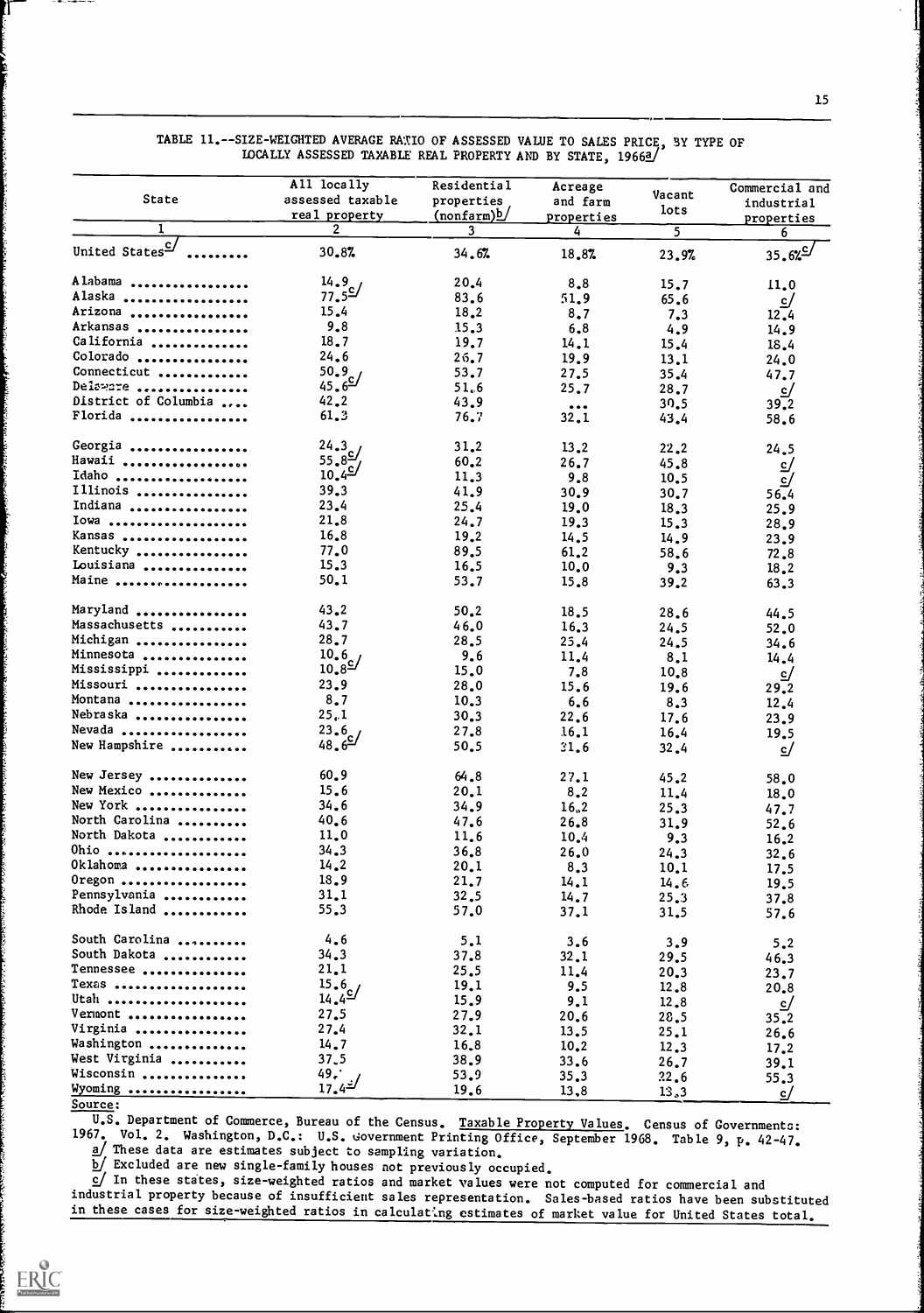|<br>|}

|                      | Number of           |                                                             |                             | Constitutional and statutory assessment standardsb                               |                  |
|----------------------|---------------------|-------------------------------------------------------------|-----------------------------|----------------------------------------------------------------------------------|------------------|
|                      | primary             | Method of                                                   | Legal                       |                                                                                  | Conducts         |
| State                | assessing           | selecting                                                   | standard                    | Valuation concept                                                                | periodic         |
|                      | areas <sup>a/</sup> | assessorsb/                                                 | $(\text{rate})$             |                                                                                  | ratio<br>studies |
|                      | 2                   | 3                                                           | 4                           | 5                                                                                |                  |
| United States, total | 14,496              | $- - -$                                                     | ---                         | ---                                                                              | 6                |
| Alabama              | 67                  | F.                                                          | 30%                         | Fair and reasonable market value                                                 |                  |
| Alaska               | 29                  | Α                                                           |                             | Full and true value in money                                                     |                  |
| Arizona              | 14                  | E                                                           | $18 - \frac{100}{60}$       | Full cash value                                                                  |                  |
| Arkansas             | 75                  | E                                                           |                             | True market value in money                                                       | x                |
| California           | 58                  | E                                                           | $^{20}_{20} - ^{20}_{25}$   | Full cash value                                                                  | x                |
| Colorado             | 63                  | E                                                           | 30                          | Actual value                                                                     | x                |
| Connecticut          | 169                 | A&E                                                         | <b>Up to 100</b>            | Uniform percent of market value within local district                            | ---              |
| Delaware             | 3                   | A                                                           | 100                         | True value in money                                                              | ---              |
| District of Columbia | 1                   | Α                                                           | 100                         | Full and true value in lawful money                                              | x                |
| Florida              | 67                  | E                                                           | 100                         | Full cash value                                                                  | x                |
| Georgia              | 159                 | A                                                           | 100                         | Fair market value                                                                | ---              |
| Hawaii               | 1                   | ٨                                                           | 70                          | Fair market value or a percentage thereof                                        | x                |
| Idaho                | 44                  | E                                                           | 20                          | Full cash value                                                                  | x                |
| Illinois             | 1,424               | E                                                           | 100                         | Fair cash value                                                                  | x                |
| Indiana              | 1,009               | E                                                           | $33 - 1/3$                  | True cash value                                                                  |                  |
| Iowa                 | 120                 | A                                                           | 27                          | Actual value                                                                     | ---              |
| Kansas               | 105                 | E                                                           | 30                          | True value in money                                                              | x                |
| Kentucky             | 120                 | E                                                           | 100                         | Fair cash value                                                                  | x                |
| Louisiana            | 64                  | E                                                           | Not below 25                | Actual cash value (land at not less than \$1 per acre)                           | x                |
| Maine                | 492                 | A                                                           | "Just value"                | At just value in compliance with the laws of the state                           | ---              |
| Maryland             | 24                  | A                                                           | 100                         | Full cash value less an allowance for inflation                                  | x                |
| Massachusetts        | 351                 |                                                             | 100                         | Fair cash valuation                                                              | x                |
| Michigan             | 1,475               | $\begin{array}{ccc}\nA & 6 & E \\ A & 6 & E^2\n\end{array}$ | 50                          | Full cash value                                                                  | x                |
| Minnesota            | 72 1                | Α                                                           | Varies by class             | Market value                                                                     | x                |
| Mississippi          | 82                  | E                                                           | 100                         | Assessed in proportion to its value                                              | x                |
| Missouri             | 435                 | A & $E^{\frac{1}{2}}$                                       | 100                         | True value in maney                                                              |                  |
| Montana              | 56                  | E                                                           | $7 - 100$                   | True and full value                                                              | ---              |
| Nebraska             | 93                  | E                                                           | 35                          |                                                                                  |                  |
| Nevada               | 17                  | E                                                           | 35                          | Required to be valued at its actual value and assessed a* 35%<br>Full cash value | ---              |
| New Hampshire        | 234                 | $E^{g/2}$<br>Aδ                                             |                             | Full and true value in money                                                     | x                |
| New Jersey           | 567                 | A & E                                                       | $20 - \frac{100}{100}$      | Uniform percentage at true value                                                 | x                |
| New Mexico           | 32                  | E                                                           | 100                         | Assessed in proportion to its value                                              | x                |
| New York             | 990                 | Α                                                           | 100                         | Full value                                                                       | ---              |
| North Carolina       | 100                 | A                                                           | ij                          | True value in money                                                              | x                |
| North Dakota         | 1,772               | $A \& E^{j}$                                                | 50                          |                                                                                  | x                |
| 0hio                 | 88                  | E                                                           | 50                          | Full and true value in money<br>True value                                       | x                |
| Oklahoma             | 77                  | E                                                           | 35                          | Fair cash value                                                                  | x                |
| $0$ regon            | 36                  | E                                                           |                             | True cash value                                                                  | x                |
| Pennsylvania         | 67                  | A                                                           | $\frac{100}{100}$           |                                                                                  | x                |
| Rhode Island         | 39                  | Α&Ε                                                         | ij                          | Actual value (the price for which the property would sell)                       | x                |
| South Carolina       | 46                  | A                                                           | 100                         | Full and fair cash value                                                         | x                |
| South Dakota         | 404                 | A                                                           |                             | True value in money                                                              | ---              |
| Tennessee            | 95                  | E                                                           | $^{60}_{50}$ <sup>1</sup> / | True and full value in money                                                     | x                |
| Texas                | 254                 | E                                                           |                             | Actual cash value                                                                | ---              |
| Utah                 | 29                  | E                                                           | 100                         | Full and true value in money                                                     | ---              |
| Vermont              | 246                 |                                                             | $\frac{30}{100}$            | Reasonable fair cash value                                                       | ---              |
|                      |                     | AδE                                                         |                             | Fair market value                                                                | x                |
| Virginia             | 131                 | Α                                                           | 100                         | Fair market value                                                                | x                |
| Washington           | 39                  | E,                                                          | 50                          | True and fair value                                                              | x                |
| West Virginia        | 55                  | E                                                           | 100                         | True and actual value                                                            | х                |
| Wisconsin            | 1,834               | A&E                                                         | 100                         | Full value at private sale                                                       | x                |
| Wyoming              | 23                  | E                                                           | $\mathbf{n}$ /              | Fair value                                                                       |                  |

TABLE 12.--SELECTED FEATURES OF PROPERTY TAXATION BY STATE, 1966

Source:

 $\sum_{\mathcal{F}_{\text{full Test} \text{ Product}}} \sum_{\mathcal{F}_{\text{Full test}}} \sum_{\mathcal{F}_{\text{Period test} \text{ by EHC}}}$ 

Advisory Commission on Intergovernmental Relations. State and Local Taxes: Significant Features, 1968 (M-37). Washington, D.C.: U.S. Sovernment Printing Office, January 1968, p. 77-79.<br>Note: A -- signifies "appointed" and E -- signifies "elected."

artic. Art Signifies of the Census. Primary Assessing Areas for Local Property Taxation. State and Local Government Special Studies, No. 50,<br>April 1966. April 1966.

D/ International Association of Assessing Officers. J Depending on the class of property, effective 3/22/68.

4/ Between 20 and 25 percent of full cash value from 1968 through 1971, thereafter 25 percent.

1/ Appointed and elected, 216 municipal assessors; elected, 1,259 township assessors.

1/ Appointed, 1 municipal assessor; elected, 344 township assessors; appointed and elected, 90 county assessors.

g/ Elected, 221 township assessors; appointed and elected, 13 municipal assessors.

 $\overline{h}$  In a multiple of 10 as is established by each county board of taxation. If a county fails to establish a uniform percentage, a 50 percent level of assessment is employed until action is taken.

1/ Uniform percentage, determined locally.

j/ Appointed, 356 municipal assessors; elected, 29 county and 1,387 township assessors. J In 4th to 8th class counties, real property must be assessed at a predetermined ratio not to exceed 75 percent.

1/ To be attained by 1/1/73, with increasing percentages on the following schedule: 1968, 15 percent; 1969, 25 percent; 1970, 30 percent; 1971, 35 percent; 1972, 40 percent; 1973 and thereafter, 50 percent.

m/ At a fair value in conformity with values and procedures prescribed by the State Tax Commission.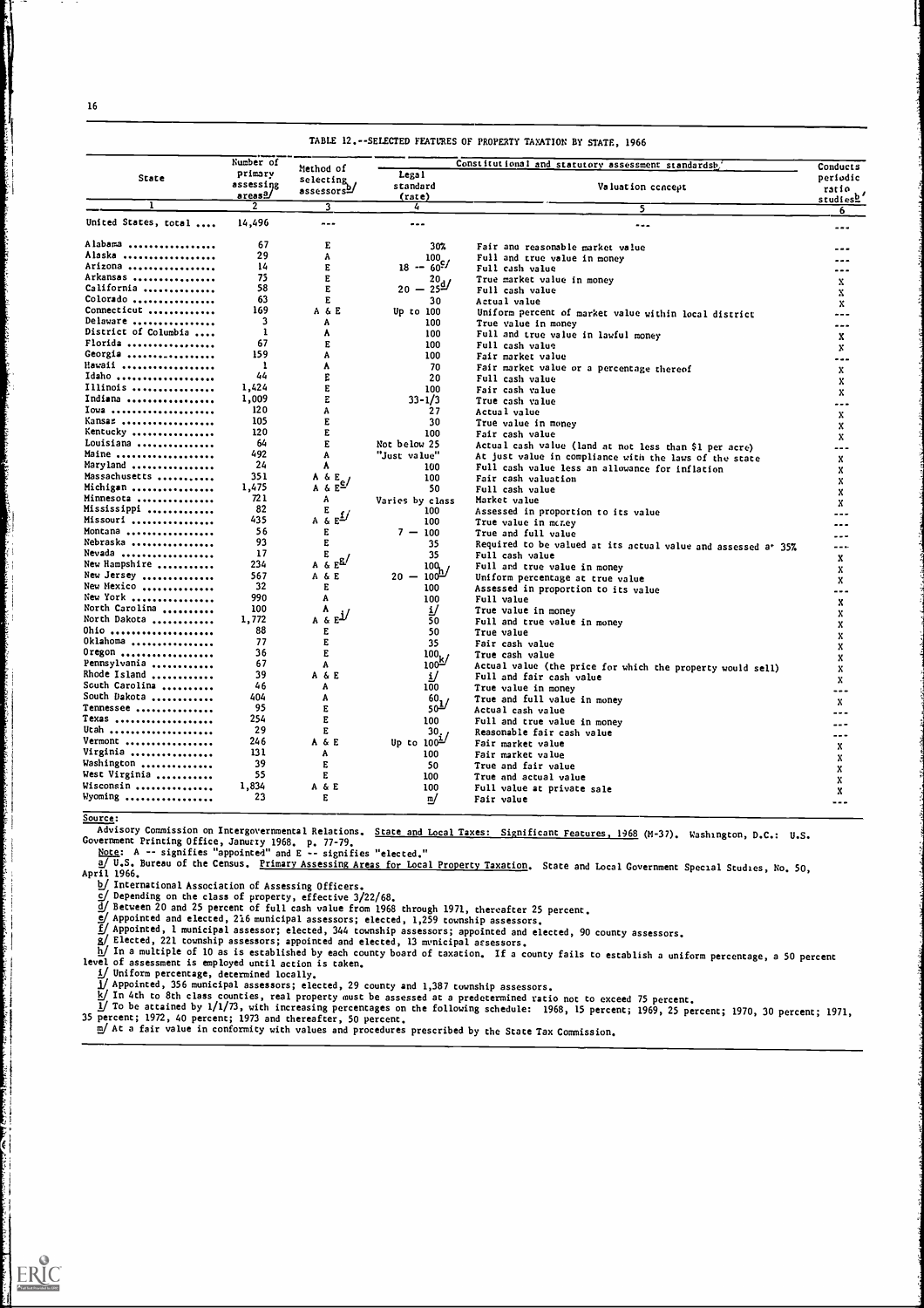